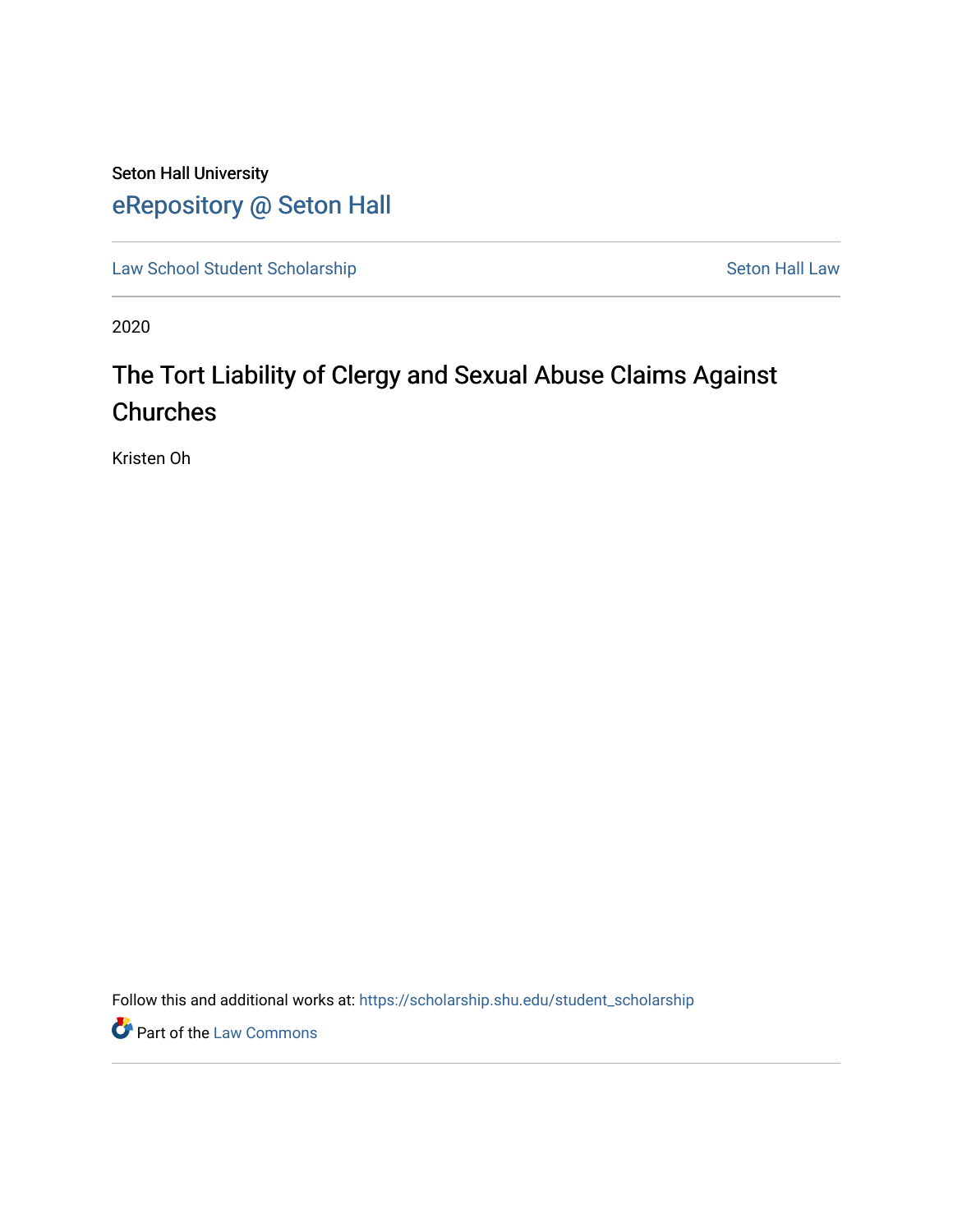# **The Tort Liability of Clergy and Sexual Abuse Claims Against Churches**

*Kristen Oh February 15, 2020*

## Introduction

This note analyzes the tort liability of clergy and sexual abuse claims against churches. Tragically, for the past several decades, there have been many news stories of sexual abuse of children and minors by people with religious authority. As a result, many victims of priest sexual abuse have brought civil suits against the church for several years. According to US Catholic Church reports, allegations of child sex abuse by clerics have more than doubled in its latest 12 month reporting period, and its spending on victim compensation and child protection has surged over \$3 billion.<sup>1</sup> There are still many victims that have not reported their perpetrators and continue to survive with their experiences hidden.

The current crisis in the Catholic Church is not merely a problem of repeated acts of sexual abuse by clergy, but the institutional failure on the part of Church leaders and/or bishops to act definitively to recognize allegations of abuse, hold offenders strictly accountable, and prevent further abuse. Courts have held, and continue to hold Bishops and Catholic Church dioceses accountable by imposing tort liability on the institutions. This liability leads to reforms to protect children and young people from sexual abuse.

Clergy sex abuse is an example of a worldwide social problem that appears to have undergone mushroom growth, receiving virtually no attention from media or policy makers before about 1984.<sup>2</sup> The Boston Globe's now famous Spotlight investigation in 2002 made it

<sup>&</sup>lt;sup>1</sup> Emily Zogbi, The Catholic Church Has Paid Nearly \$4 Billion Over Sexual Abuse Claims, NEWSWEEK (August 15th, 2018**).** https://www.newsweek.com/over-3-billion-paid-lawsuits-catholic-church-over-sex-abuse-claims-1090753

<sup>2</sup> Joel Best, *TYPIFYING CONTEMPORARY SOCIALPROBLEMS* (2d ed. 2017).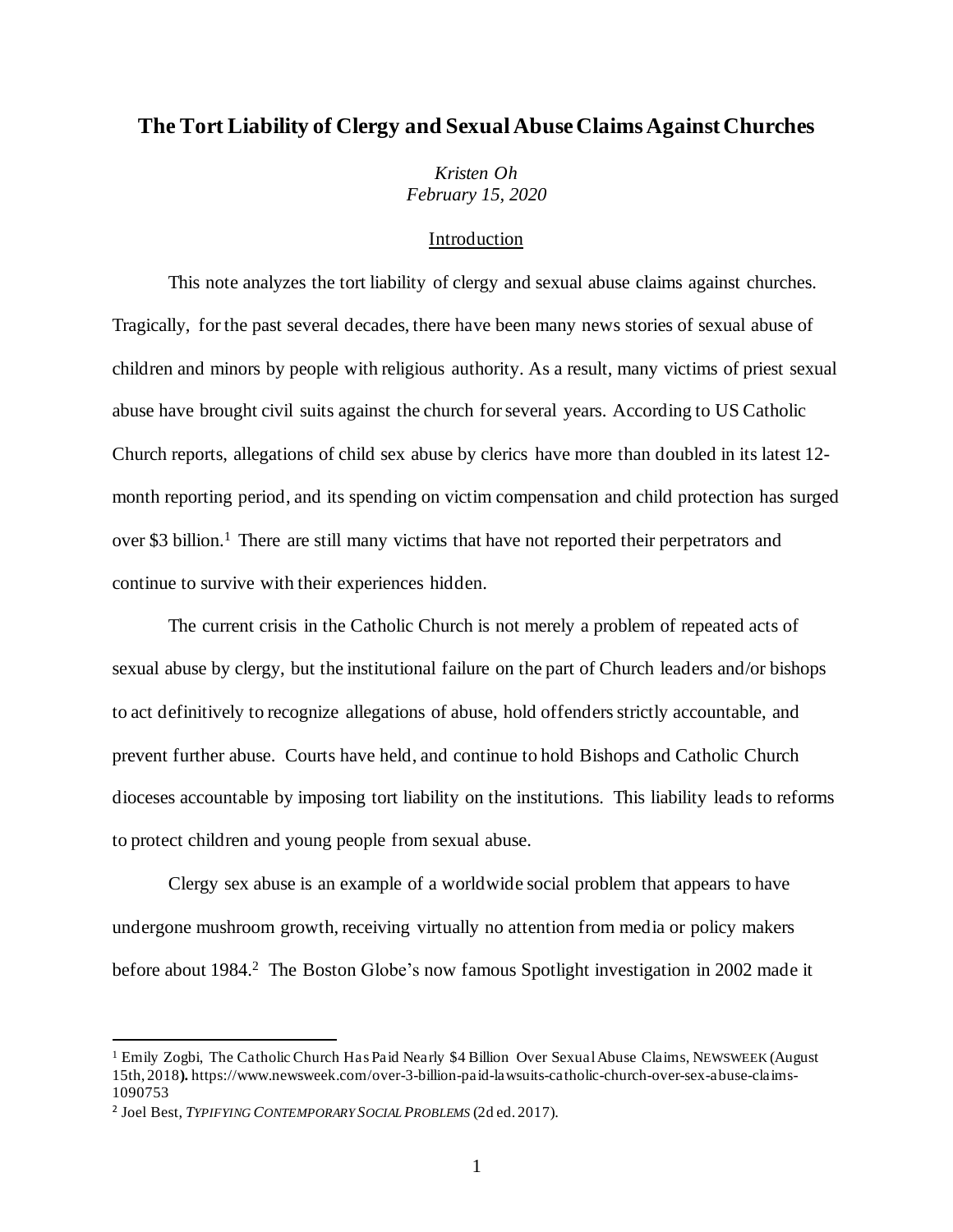clear that clerics were involved in covering up sexual assault of children.<sup>3</sup> When survivors began to speak up, they and their families were often offered "hush money" in order to prevent a scandal.<sup>4</sup> Allegations of cover-ups by the church institutions proliferated with the claims against the abusive priests.<sup>5</sup> Through the course of litigation, many Dioceses have had to admit to their decisions to hide the allegations, and the resulting anger from the Catholic community in the United States forced the worldwide Catholic church to respond.<sup>6</sup>

Also, for decades, the Catholic church handled allegations of abuse by transferring and reassigning its clergy to other churches.<sup>7</sup> Catholic leaders were clearly aware of the sex abuse and chose to protect the reputation of the church rather than protecting the innocence of children.<sup>8</sup> The National Catholic Review Board found that "most abuse went unreported and unprosecuted, as church officials moved offending clerics from treatment to parishes to treatment in a whirring scenario of revolving doors."<sup>9</sup> The church has been too forgiving under the legal standards of the state.

<sup>3</sup> Emma Green, *Why Does the Catholic Church Keep Failing on Sexual Abuse?*, THE ATLANTIC, Feb. 14, 2019, https://www.theatlantic.com/politics/archive/2019/02/sean-omalley-pope-francis-catholic-church-sexabuse/582658/.

<sup>4</sup> See Michelle Boorstein & Julie Zauzmer, *"Payout Chart" For Molestation: Secret Archive Held Chilling Details of Clergy Abuse*, WASH. POST (Mar. 3, 2016), https://www.washington post.com/news/acts-of-

faith/wp/2016/03/03/abuse-survivor-advocates-see-hope-in-spotlight-and -in-new-report-alleging-widespread-coverup/?utm\_term=.f7ef8e6598d1.

<sup>5</sup> Diana L. Grimes, *Practice What You Preach: How Restorative Justice Could Solve the Judicial Problems in Clergy Sexual Abuse Cases*, 63 WASH. & LEE L. REV. 1693, 1696 (2006);*see also* Doe v. Hartz, 52 F. Supp. 2d 1027, 1036-38 (N.D. Iowa 1999)(stating all claims made by the victim and showing that about half of them were made against Bishop Soens and the Roman Catholic Diocese of Sioux City). Some victims have even extended their claims to the Vatican and the Pope himself. *See* Associated Press, *U.S. Asks Court to Dismiss Abuse Suit That Names Pope,* N.Y. TIMES, Sept. 21, 2005, at A22 ("The Justice Department has told a Texas court that a lawsuit accusing Pope Benedict XVI of conspiring to cover up the sexual molestation of three boys by a seminarian should be dismissed because the pontiff enjoys immunity as head of state of the Holy See.").

<sup>6</sup> Grimes, *supra* note 6 at 1696.

<sup>7</sup> Marci A. Hamilton, FindLaw Forum: Child Abuse, Religious Exemptions and the Separation of Church and State [P 2], http://archives.cnn.com/2002/LAW/04/columns/fl.hamilton.abuse.04.01/ (Apr. 1, 2002).

<sup>8</sup> Carol Eisenberg, "Massive' Abuse of Children; *State's Report Details Hundreds of Cases,* Cover-Up in Boston, NEWSDAY (New York) A09 (July 24, 2003).

<sup>9</sup> Seni Baeza, *Sheep In Wolve's Clothing: Why Legislation Is Necessary To Help Prevent Child Sexual Abuse In Churches*, 4 Whittier J. Child & Fam. Advoc. 441, 446-447 (2005).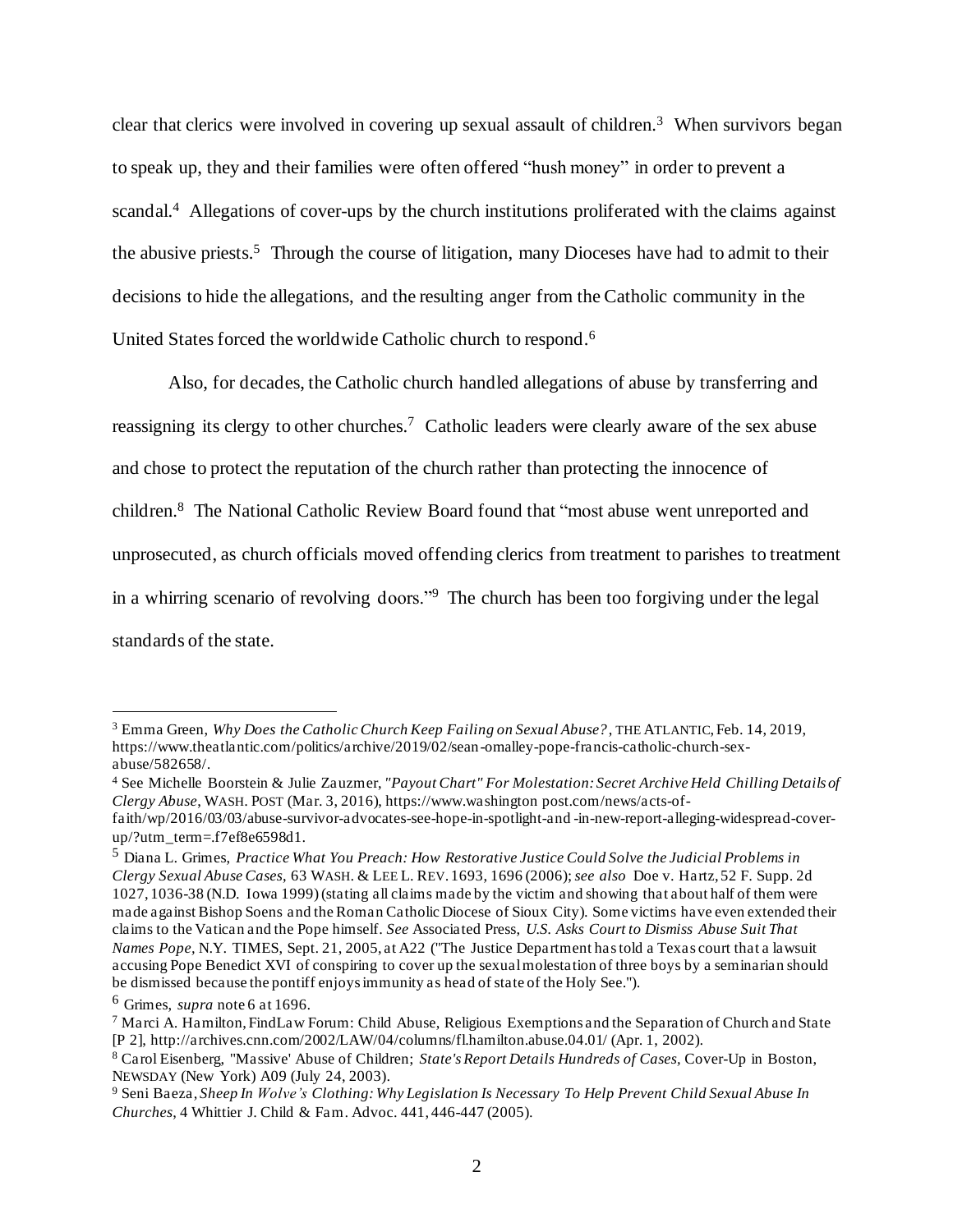In response to the problem of clergy sexual abuse in Catholic church, in 2002, the Bishops adopted the Charter for the Protection of Children & Young People, to make safe environment for children and protect the community from harm.<sup>10</sup> Seeking to provide some measure of accountability, the preamble of the document offers an apology for the sexual abuse scandal: "As bishops, we acknowledge our mistakes and our role in that suffering, and we apologize and take responsibility for too often failing victims and our people in the past."<sup>11</sup> Throughout the years, individual Bishops in their dioceses also implemented additional amendments.

Additionally, tort liability of Catholic churches brings hope to protect children in all churches. Courts have rejected the churches' argument that they cannot be liable in tort because the First Amendment gives them broad protection for their autonomy. Instead, courts have adopted a neutral principles approach to hold these churches accountable in tort without affecting their religious rights.

Part I of the Article provides a brief history of sexual abuse by priests and explains how priests used their position in order to engage in sexual acts with children. Part II examines how First Amendment defenses against such claims brought by victims have been aggressively advanced and explicitly rejected by the Court and how the law developed to allow these tort actions to proceed on the basis of neutral principles of law. Part II also discusses the autonomy principles that come out of the *Hosanna Tabor* case, a 2012 decision from the U.S. Supreme Court. That case is actually about the freedom ("autonomy") of churches to make employment

<sup>10</sup> Grimes, *supra* note 6 at 1699.

<sup>11</sup> United States Conference of Catholic Bishops (USCCB), 'Charterfor the Protection of Children and Young People' (2011), http://www.usccb.org/issues-and-action/child-and-youth-protection/upload/Charter-for-the-Protection-of-Children-and-Young-People-revised-2011.pdf.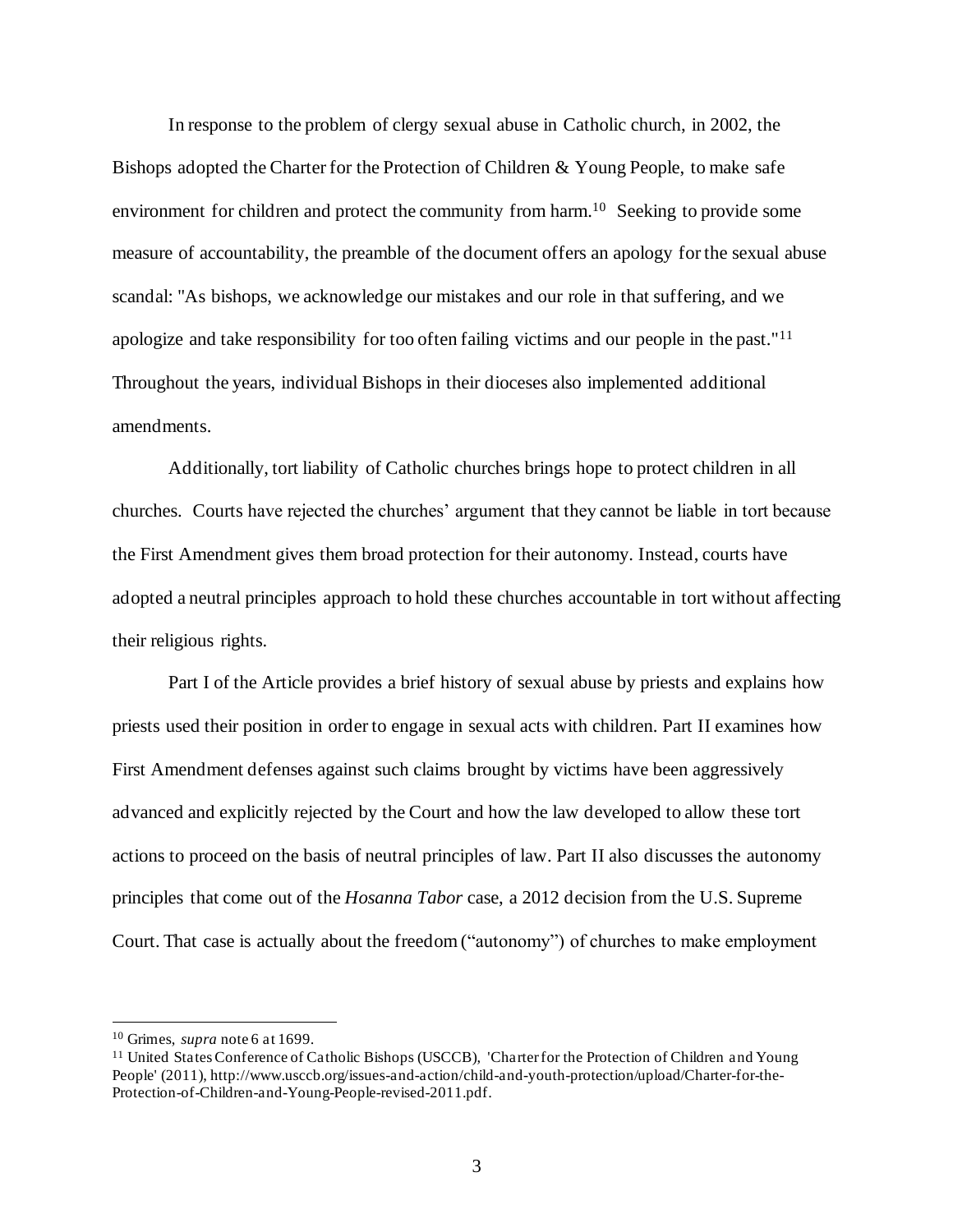decisions without the government interfering. Part III discusses some obstacles to bringing lawsuits and the recent reforms.

#### **History**

Until the early 1980s, clergy sexual abuse litigation was almost nonexistent. Prior to 2002, the church had successfully escaped any negative publicity about a sexual abuse problem by stating that the priests accused of such acts were anomalies and that the problem was not prevalent.<sup>12</sup> The first widely publicized clergy sexual abuse litigation took place in the mid-1980s. The first to gain nationwide attention involved a Louisiana priest, Gilbert Gauthe, who was arrested in 1983 and admitted to molesting dozens of child victims in the confessional and elsewhere since the 1960s.<sup>13</sup> This case played important roles within the history of clergy sexual abuse litigation. Gauthe's sex crimes received a great deal of media attention and the lawsuits resulted in huge settlement monies, and the legal world changed.<sup>14</sup>

In 1992, former priest, James Porter, was discovered to have molested dozens of children and his sex abuse scandal swept the Roman Catholic church.<sup>15</sup> Church officials had transferred him from one parish to another, and the Fall River diocese had agreed to pay at least \$7 million to Porter's victims.<sup>16</sup> The Porter case was only the leading edge of clerical abuse that eventually enlarged to include hundreds of priests and a major cover-up scandal with a rising number

<sup>12</sup> Diana L. Grimes, *Practice What You Preach: How Restorative Justice Could Solve the Judicial Problems in Clergy Sexual Abuse Cases*, 63 WASH & LEE L. REV. 1693, 1699.

<sup>13</sup> "*United States Media Coverage of the Clerical Sex Abuse Crisis in the American Catholic Church, 1983 -2004,*" (New York: Unpublished report prepared by RF|Binder Partners, Inc., February 2005).

<sup>14</sup> *See* Anthony DePalma, *Church Scandal Resurrects Old Hurts in Louisiana Bayou,*N.Y. TIMES, Mar. 19, 2002, at A1.

<sup>15</sup> Nbcnews.com, *Pedophile priest James Porter dies at 70* (Feb. 11, 2005),

http://www.nbcnews.com/id/6955607/ns/us\_news/t/pedophile-priest-james-porter-dies/#.XavR2S2ZN0s.

<sup>16</sup> The Journalism School Knight Case Studies Initiative, *Reporting an Explosive Truth: The Boston Globe and Sexual Abuse in the Catholic Church*,

http://ccnmtl.columbia.edu/projects/caseconsortium/casestudies/14/casestudy/files/global/14/Boston%20Globe%20a nd%20Sexual%20Abuse%20in%20the%20Catholic%20Church\_wm.pdf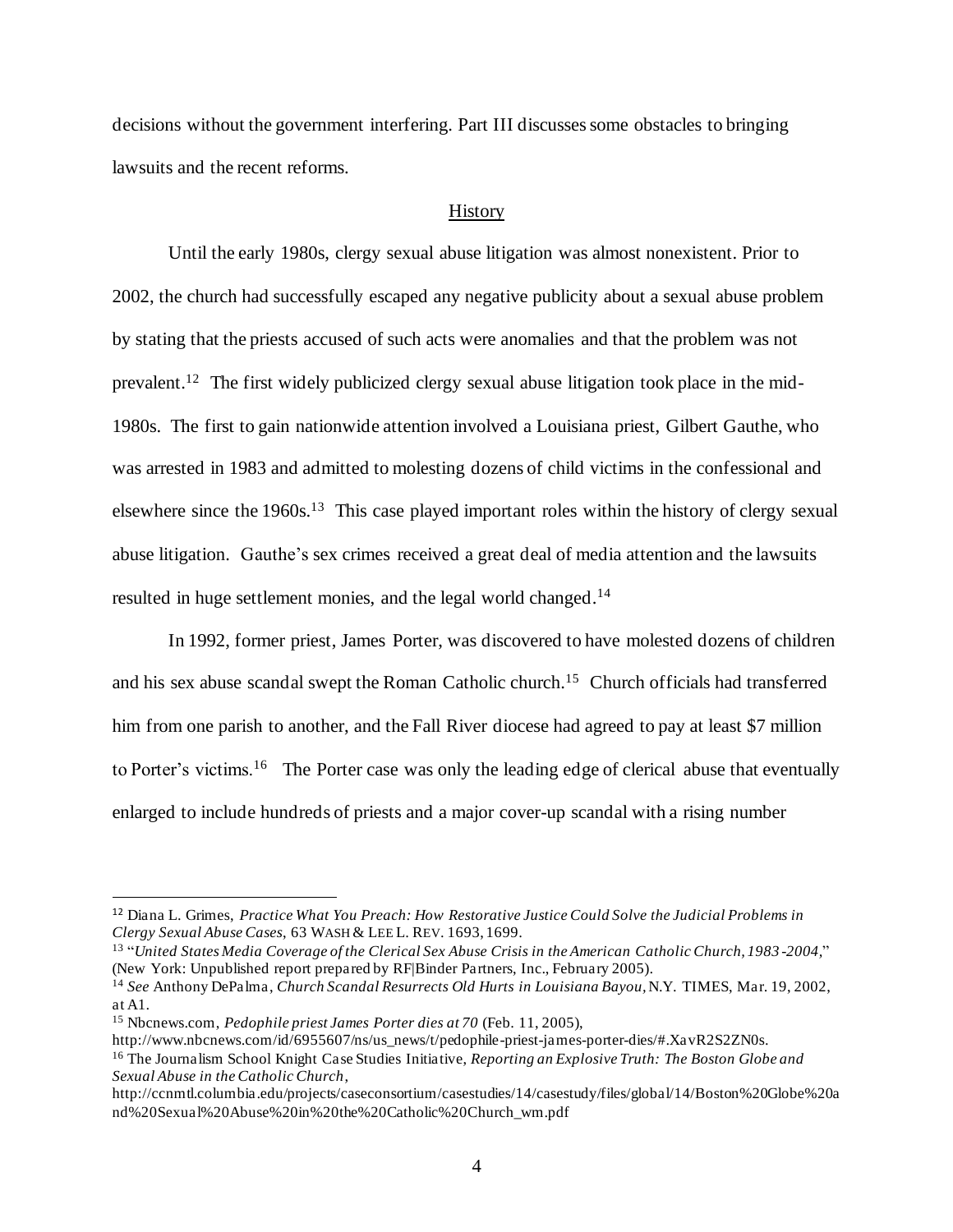lawsuits that threatened to bankrupt the church.<sup>17</sup> These two cases helped open the flood gates for victims who allege they too have been victims of sexual abuse by clergy.

In 2002, Boston Globe journalists uncovered the scandal of widespread sexual abuse by disgraceful priests and led to the current crisis in the Catholic church. Since the mid-1990s, more than 130 people have come forward with shocking childhood tales about how former priest John J. Geoghan allegedly molested or raped them during three-decadesthrough a half-dozen Greater Boston parishes.<sup>18</sup> Shockingly, church leaders were aware of Geoghan's sexual crimes, but they never reported or notified parishioners, and instead, repeatedly reassigned him to different positions where he would have access to children.<sup>19</sup> The archdiocese had secretly settled the claims of over fifty of Geoghan's victims in the late 1990s for over \$ 10 million. Also in 2002, they had entered into a settlement with an additional eighty-six victims for another \$ 10 million.<sup>20</sup>

The 2004 report on clergy abuse by scholars from the John Jay School of Criminal Justice found that just 3.5 percent of the abusers, 149 priests, were responsible for abusing 2,960 children, 27 percent of the victims known at that time.<sup>21</sup> Each of these priests had more than 10 allegations against him.<sup>22</sup> On the other hand, 56 percent of the priests had only one accusation against them.<sup>23</sup>

<sup>17</sup> Thesunchronicle.com, *Father Porter: Remembering the evi*l (May 13, 2012),

https://www.thesunchronicle.com/news/local\_news/father-porter-remembering-the-evil/article\_1f621267-2287- 5f81-a1fb-4bce1ea0f10d.html.

<sup>18</sup> The Global Spotlight Team, Church allowed abuse by priest for years, the Boston Globe, Jan. 6, 2002, *available at* https://www.bostonglobe.com/news/special-reports/2002/01/06/church-allowed-abuse-priest-foryears/cSHfGkTIrAT25qKGvBuDNM/story.html.

<sup>19</sup> Investigative Staff of the Boston Globe, *betrayal: the crisis in the catholic church* 6, 3, 8, 14, 23, 26 (2002). <sup>20</sup> Baeza*, supra* note 9 at 816-17.

<sup>21</sup> *See* U.S. Conference of Catholic Bishops, *The Nature and Scope of the Problem of Sexual Abuse of Minors by Catholic Priests and Deacons in the United States: A Research Study Conducted by the John Jay College of Criminal Justice*, http://www.usccb.org/nrb/johnjaystudy.(February 2004).  $^{22}$  *Id.* 

<sup>23</sup> *Id*.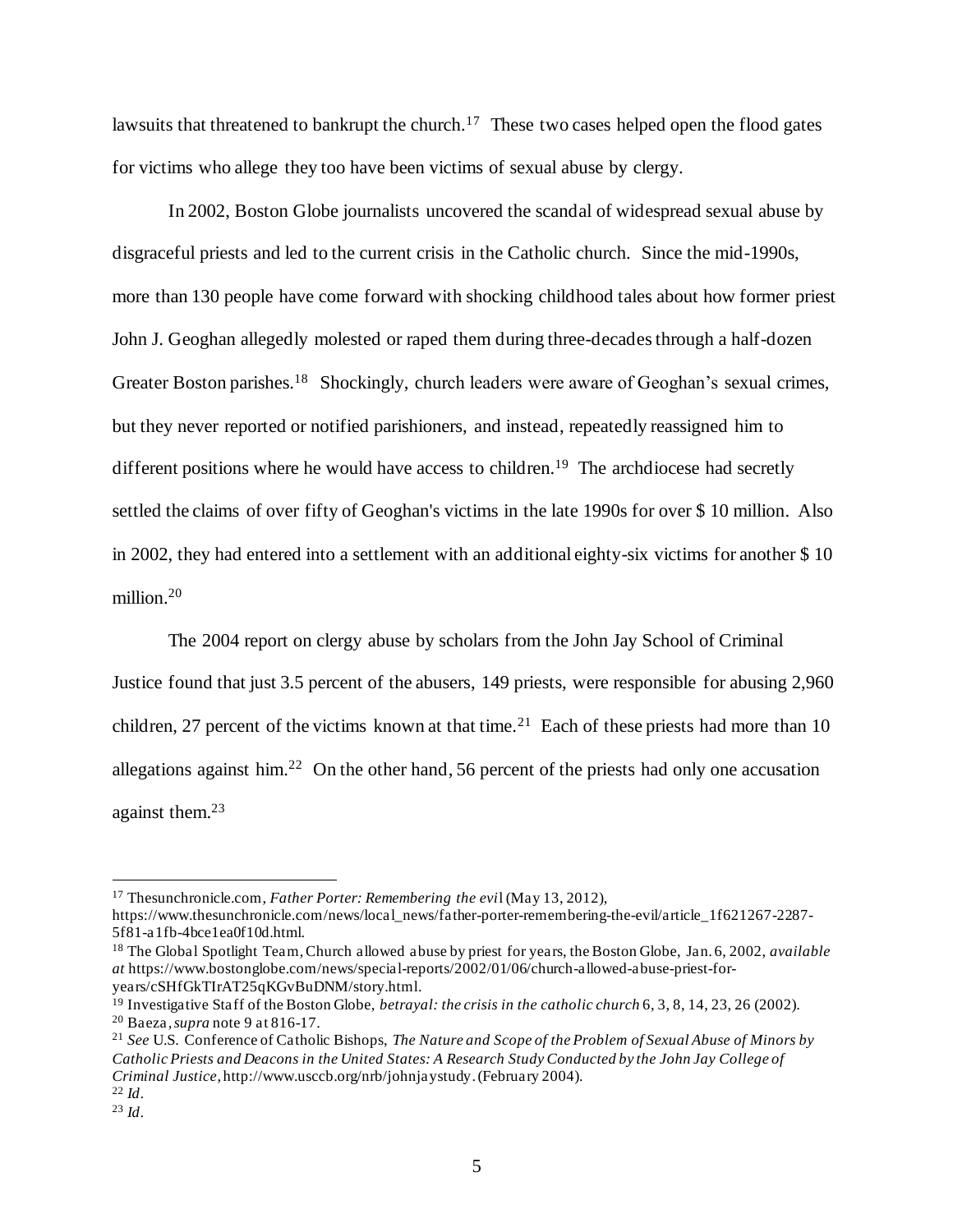### First Amendment

The First Amendment to the U.S. Constitution, provides that "Congress shall make no law respecting the establishment of religion, or prohibiting the free exercise thereof."<sup>24</sup> These two clauses are known, respectively, as the Establishment Clause and the Free Exercise Clause. The First Amendment forbids the adjudication of lawsuits that either directly or indirectly require resolving religious-based questions, such as disputes over religious beliefs, practices, or ecclesiastical law.<sup>25</sup> Both the Establishment and Free Exercise Clauses have been successfully raised by churches as a defense to the claims brought by victims of sexual abuse.<sup>26</sup> The Establishment Clause has long been interpreted as preventing courts from deciding religious issues, on the ground that the courts lack subject-matter jurisdiction over disputes involving church doctrine.<sup>27</sup> In fact, the Florida Supreme Court had repeatedly refused to address the adjudicability of religious questions until 2002.<sup>28</sup> The state courts and lower federal courts relied on the church autonomy doctrine because they were concerned with entanglement in religious questions, and subsequently this changed to apply the neutral principles approach.

However, in 2002, the Florida Supreme Court finally rejected the First Amendment defense raised by religious institutions. In *Malicki v. Doe*, the Court concluded that the First Amendment did not bar claims for negligent hiring and supervision because the claims

<sup>26</sup> *Id.*

<sup>24</sup> U.S. Const. amend. I.

<sup>25</sup> *See* Scott C. Idleman, Tort Liability, *Religious Entities, and the Decline of Constitutional Protection*, 75 IND.L.J. 219, 219 (2000).

<sup>27</sup> *Serb. E. Orthodox Diocese v. Milivojevich*, 426 U.S. 696, 709 (1976) (finding that the controversy before the Court did not involve a property dispute but a religious dispute, "the resolution of which . . . is for ecclesiastical and not civil tribunals"); *see also Banks v. St. Matthews Baptist Church*, 706 S.E.2d 30, 33 (S.C. 2011) (When a civil court is presented an issue that is a question of religious law or doctrine masquerading as a dispute over church property or corporate control, it must defer to the decisions of the proper church judicatories to the extent it concerns religious or doctrinal issues.).

<sup>&</sup>lt;sup>28</sup> See Nathan Clay Belzer, Deference in the Judicial Resolution of Intrachurch Disputes: The Lesser of Two Constitutional Evils, 11 St. Thomas L. Rev. 109, 112 (1998) (noting that "the Supreme Court has not addressed this issue [of adjudicating intrachurch disputes] since the [Jones v.] Wolf decision in 1979" and that "[s]tate courts, therefore, have been the final arbiter of intrachurch dispute resolution during the course of the last e ighteen years").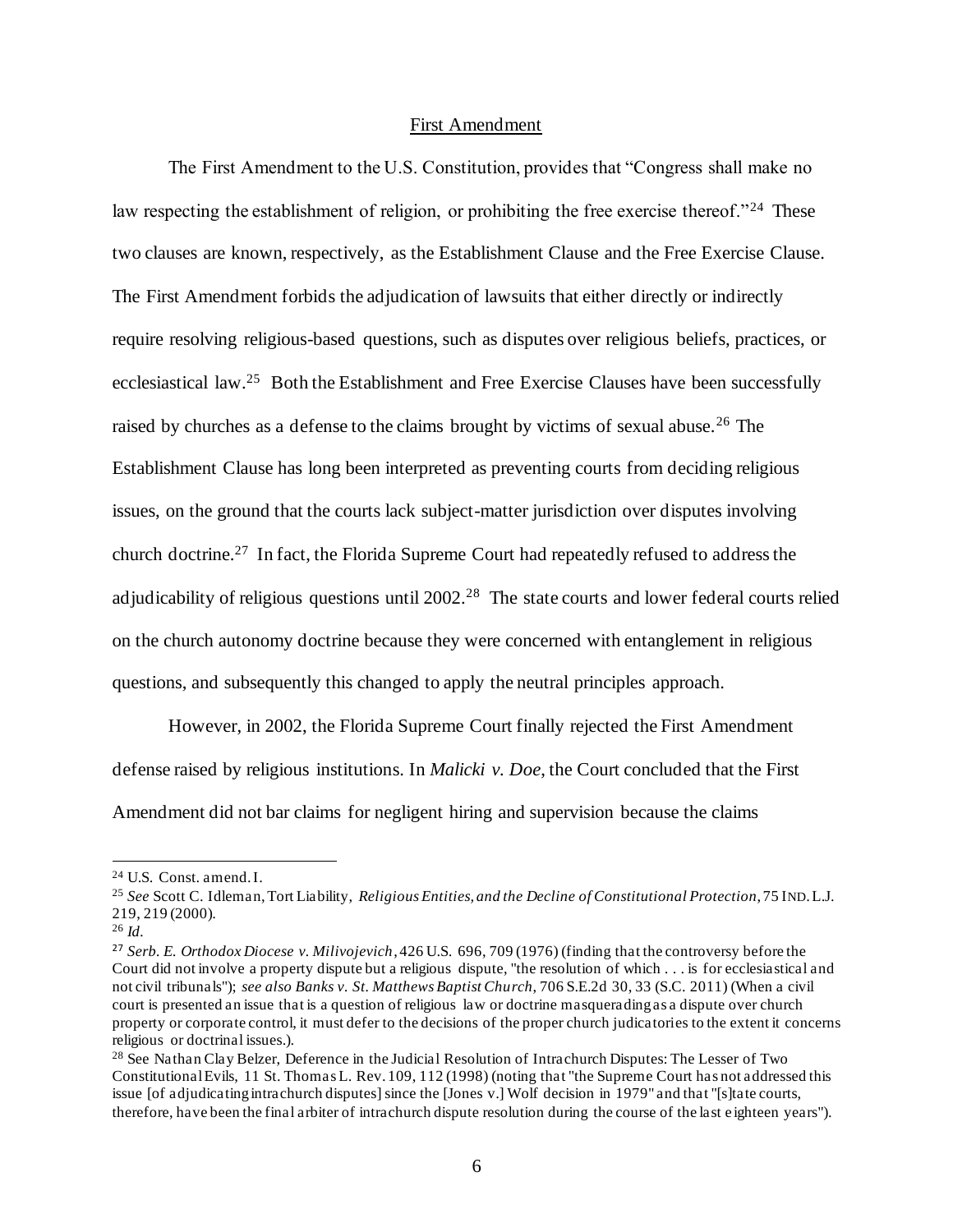constituted neural principles of tort law that did not violate either the Free Exercise Clause or the Establishment Clause.<sup>29</sup>

In so holding, the Supreme Court of Florida held that the First Amendment does not preclude a secular court from imposing liability against a church for harm caused to an adult and a child parishioner arising from the alleged sexual assault or battery by one of its clergy.<sup>30</sup> The majority stated that it must "determine whether the dispute was an ecclesiastical one about discipline, faith, internal organization, or ecclesiastical rule, custom or law<sup>331</sup> in which the First Amendment may act as a bar to those claims or whether it is a case simply involving a religious institution in a purely secular dispute with a third party in which the First Amendment may not act as a bar to the claims.<sup>32</sup>

Ultimately, the majority rejected the position that the First Amendment serves as a bar to the adjudication of the dispute since this case is not an internal church matter. <sup>33</sup> Furthermore, the majority acknowledged that no greater or lesser deference is given to tortious conduct committed on third parties by religious organizations than is given to tortious conduct committed on third parties by non-religious organizations.<sup>34</sup> In the case of the sex abuse, the parishioners' cause of action for negligent hiring and supervision is based on neutral application of principles of tort law and not rooted in religious belief. <sup>35</sup>

As the Court explained in *Malicki*, "whether the priest's tortious conduct in this case involved improper sexual relations with an adult parishioner he was counseling or sexual assault

<sup>29</sup> *See Malicki v. Doe*, 814 So. 2d 347,357 (Fla. 2002) (internal quotations omitted).

<sup>30</sup> *Id.*

<sup>31</sup> *Id.* at 357.

<sup>32</sup> *See id.*

<sup>33</sup> *See id* at 360. <sup>34</sup> *See id* at 361.

<sup>35</sup> *See id.*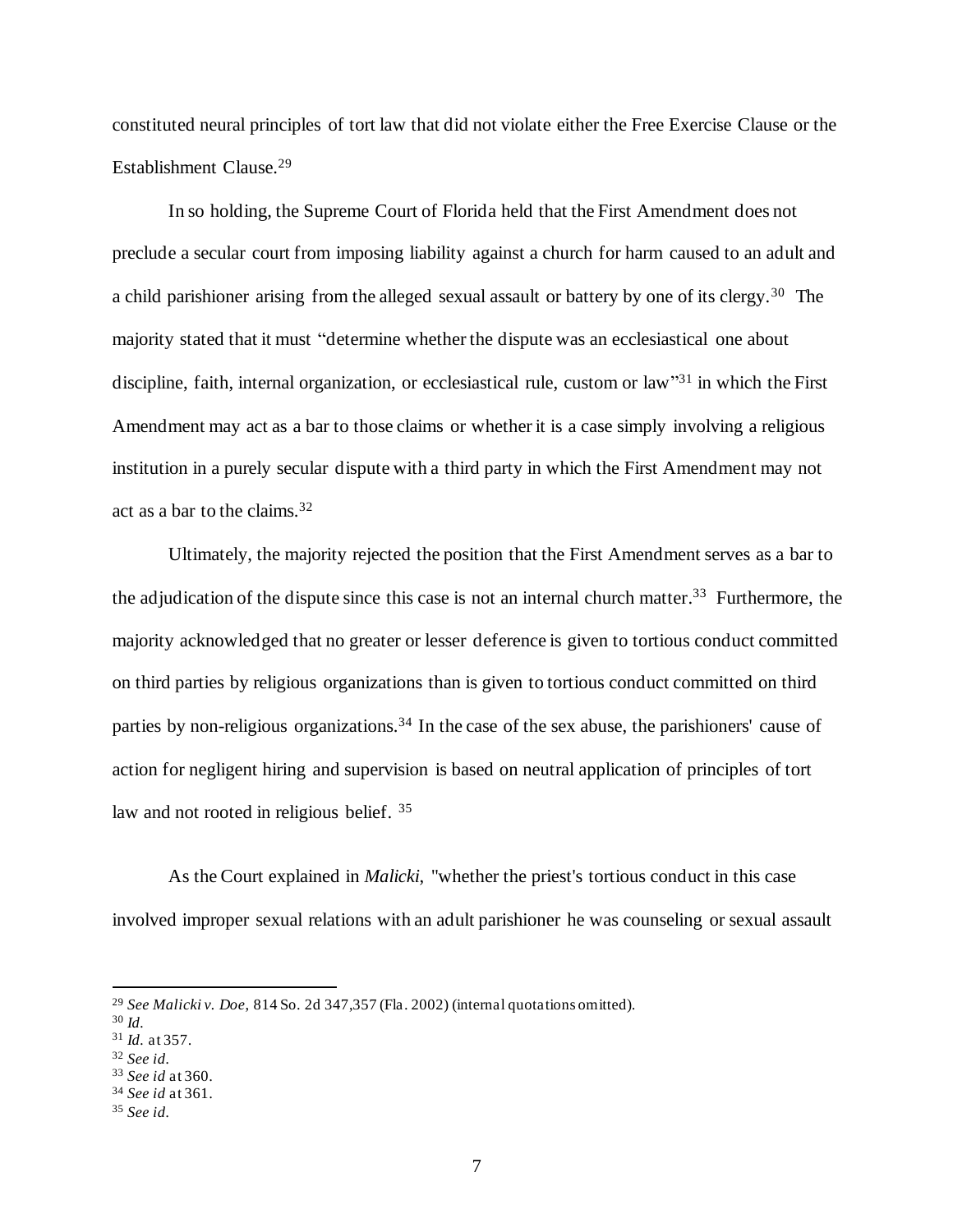and battery of a minor, the necessary inquiry in the claim against the church Defendants is similarly framed: whether the church Defendants had reason to know of the tortious conduct and did nothing to prevent reasonably foreseeable harm from being inflicted upon the plaintiffs."<sup>36</sup>

Four years later, the Mississippi Supreme Court again addresses constitutional issues arising from the nature of their causes of action brought by victims of sexual abuse.<sup>37</sup> The Court carefully examined the church's duty to protect against sexual molestation of children.<sup>38</sup> The court held that enforcing the duty to protect against sexual molestation of children would not excessively entangle the courts in religious matters.<sup>39</sup> The level of authority by defendant over its priests belied any notion that defendant was immune from claims against it under the theory of vicarious liability.<sup>40</sup> "There is nothing remotely religious about such reprehensible conduct such as molestation."<sup>41</sup> Plaintiffs' claim of negligent hiring, retention and supervision of the priest was simply a negligence claim.<sup>42</sup>

Thus the court found no merit to the assertion that the Free Exercise Clause deprived civil courts of jurisdiction over plaintiffs' complaint.<sup>43</sup> The court explained that "the cloak of religion, which does not shield religious institutions from civil responsibility for fraud or breach of contract, surely could not serve to shield such institutions from civil responsibility for more abhorrent conduct such as sexual molestation of a child."<sup>44</sup>

<sup>44</sup> *Id*.

<sup>36</sup> *Id.* at 31.

<sup>37</sup> *Roman Catholic Diocese of Jackson v. Morrison*, 905 So.2d 1213 (Miss. 2006).

<sup>38</sup> *Id*.

<sup>39</sup> *Id.* at 1219.

<sup>40</sup> *Id*.

<sup>41</sup> *Id*. <sup>42</sup> *Id*.

<sup>43</sup> *Id*.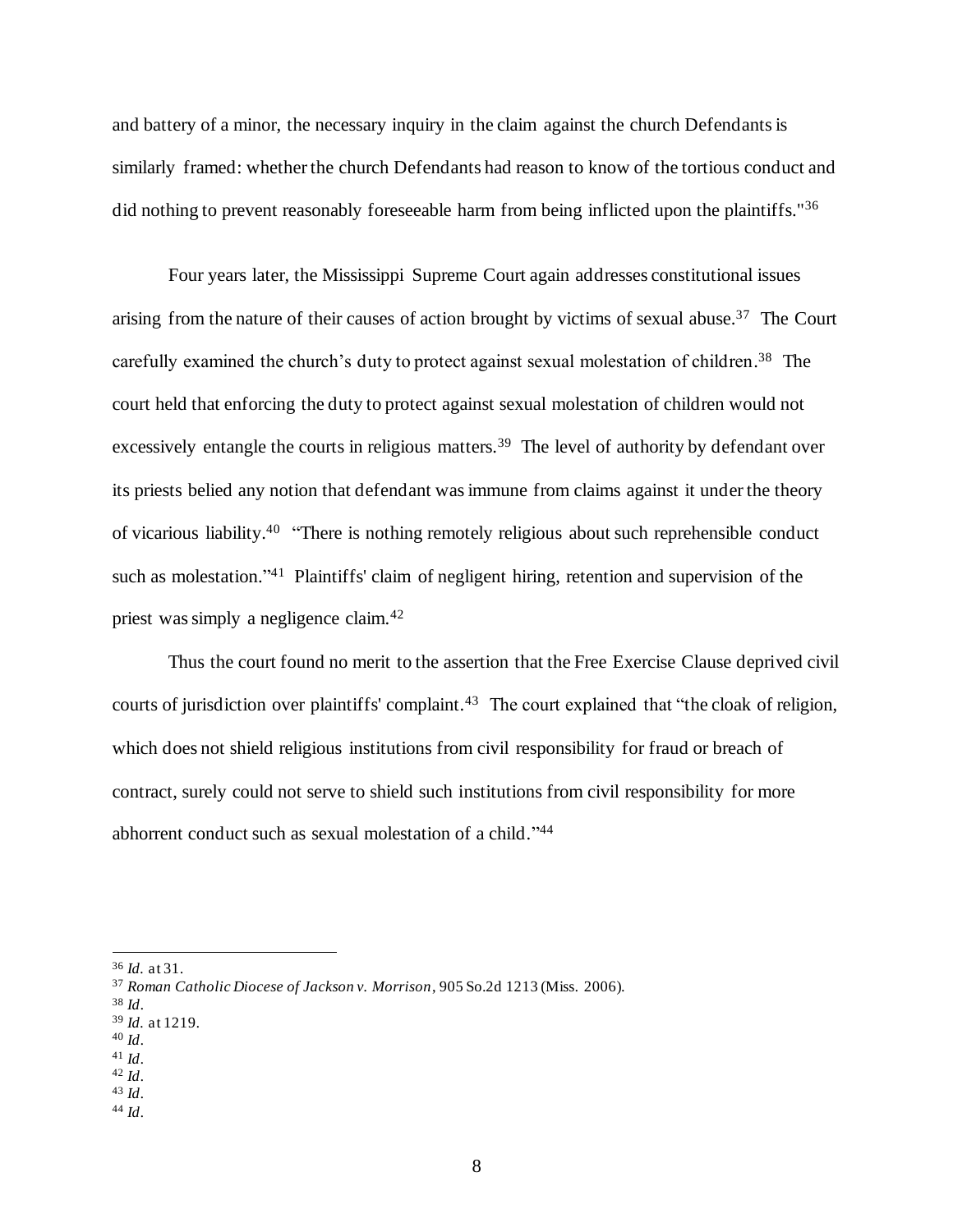In sum, these state supreme courts concluded that the First Amendment does not provide a shield behind which a church may avoid liability for harm resulting from misconduct of the clergy.<sup>45</sup> Moreover, it was expressly noted that this holding is only to prevent the First Amendment from barring cases from further litigation during the initial pleading stage.<sup>46</sup>

#### Autonomy Doctrine

The constitutional principle known as the doctrine of church autonomy<sup>47</sup> is derived from the religion clauses of the First Amendment and brought out in over a thousand published precedents, including six United States Supreme Court opinions, which raised and followed the 1871 Supreme Court decision *Watson v. Jones.<sup>48</sup>* Basically, church autonomy is the right of churches to be free from government interference when dealing its internal matters which include defining church governance, structure and institutional identity.<sup>49</sup> Church autonomy involves both the Free Exercise Clause and the Establishment Clause. "The doctrine is rooted in both of the religion clauses, protecting a church's freedom to regulate its own internal affairs by prohibiting civil court review of internal church disputes involving matters of faith, doctrine, church governance, and polity."<sup>50</sup>

The Supreme Court first articulated the church autonomy doctrine in Watson v. Jones.<sup>51</sup>

<sup>48</sup> L. Martin Nussbaum, *Scandal and the Constitution* (Oct., 2003),

<sup>45</sup> *See Malicki*, 814 So. 2d at 347; *Roman Catholic Diocese of Jackson*, 905 So.2d at 1213. <sup>46</sup> *See id.* 

<sup>47</sup> Mark E. Chopko & Michael F. Moses, *Freedom to be a Church: Confronting Challenges to the Right of Church Autonomy*, 3 Geo. J.L. & Pub. Pol'y 387, 399 (2005): "Church autonomy is rooted in specific constitutional guarantees--freedom from establishment, free exercise, freedom of speech --and in the right of association implicit in these explicit guarantees. The First Amendment reflects a promise that a church may be distinctive; that a church may be different from secular entities and other churches; that the government may not impose upon a church criteria that define it; that a church may, free of government intrusion and interference, exercise and enjoy those characteristics that make it what it is 21 -in short, a promise that churches can be churches."

https://www.firstthings.com/article/2003/10/scandal-and-the-constitution.

<sup>49</sup> *See Kedroff v. St. Nicholas Cathedral*, 344 U.S. 94 (1952); *Presbyterian Church in the United States v. Mary Elizabeth Blue Hull Memorial Presbyterian Church*, 393 U.S. 440 (1969).

<sup>50</sup> *McKelvey* v. *Pierce,* 173 N.J. 26, (N.J.2002).

<sup>51</sup> *Watson v. Jones*, 80 U.S. (13 Wall.) 679 (1871).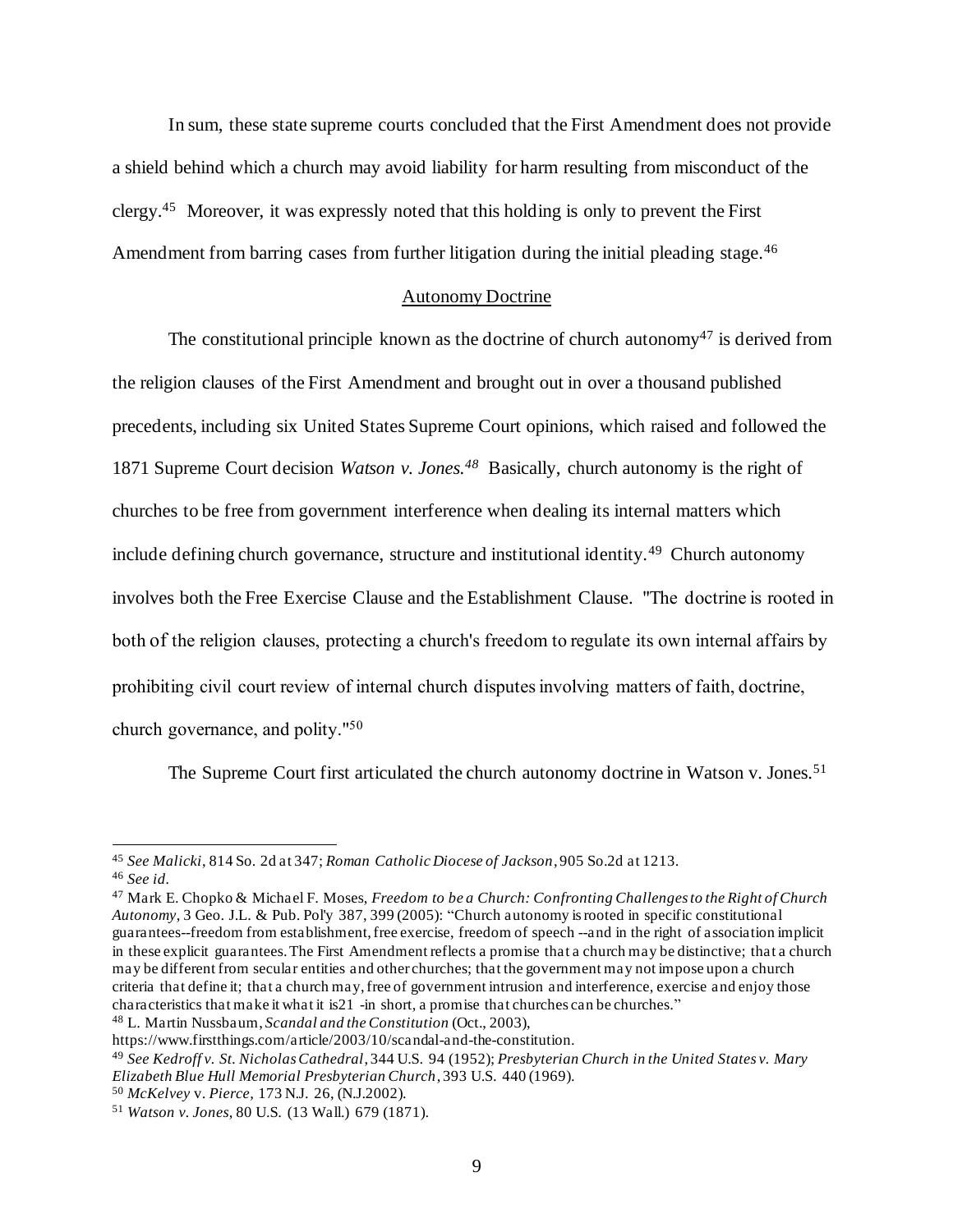*Watson* involved a dispute between the pro-and anti-slavery factions within the Third or Walnut Street Presbyterian Church of Louisville, Kentucky, both of whom claimed church property.<sup>52</sup> The Court held that "whenever the questions of discipline, or of faith, or ecclesiastical rule, custom, or law have been decided by the highest of these church judicatories to which the matter has been carried, the legal tribunals must accept such decisions as final, and as binding on them . . . ." 53 In sum, *Watson* held that civil courts have neither the subject matter jurisdiction nor the competence to adjudicate ecclesiastical matters. These are issues for the church, not the state. *Watson* 's doctrine of church autonomy thereby ensures that when church and state are operating within their respective spheres, neither is subjugated to the other.<sup>54</sup>

"The essence of church autonomy is that the ... church should be run by duly constituted [church] authorities and not by legislators, administrative agencies, labor unions, disgruntled lay people, or other actors lacking authority under church law."<sup>55</sup> Church autonomy is also rooted in case law that "affirms the fundamental right of churches to decide for themselves, free from state interference, matters of church government as well as those of faith and doctrine.''<sup>56</sup>

The *Watson*'s doctrine of church autonomy was substantially reaffirmed in *Kedroff v. St. Nicholas Cathedral* and *United States v. Mary Elizabeth Blue Hull Memorial Presbyterian Church*, which precluded courts from determining the true beliefs of a church.<sup>57</sup> *Kedroff* reasoned that "the opinion radiates, however, a spirit of freedom for religious organizations, an independence from secular control or manipulation -- in short, power to decide for themselves,

<sup>52</sup> *Id.*

<sup>53</sup> *Id.* at 727.

<sup>54</sup> *Id.*

<sup>55</sup> Douglas Laycock,*The Things that are not Caesar's: Religious Organizations as a Check on the Authoritarian Pretensions of the State: Church Autonomy Revisited*, 7 Geo. J.L. & Pub. Pol'y 253, 254. <sup>56</sup> McKelvey v. Pierce, 173 N.J. 26 (N.J.2002).

<sup>57</sup> *See Kedroff v. St. Nicholas Cathedral*, 344 U.S. 94 (1952); *Presbyterian Church in the United States v. Mary Elizabeth Blue Hull Memorial Presbyterian Church*, 393 U.S. 440 (1969).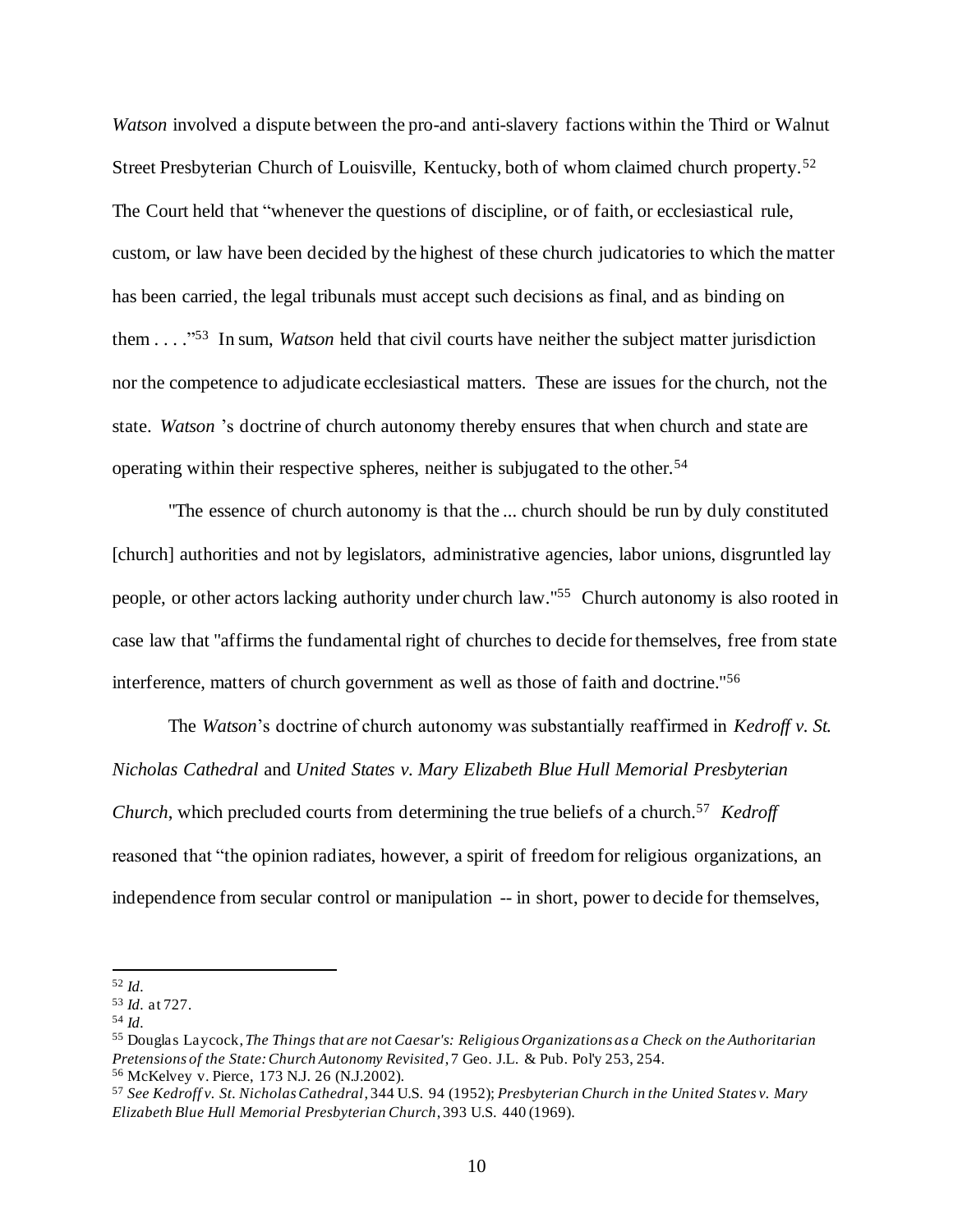free from state interference, matters of church government as well as those of faith and doctrine."<sup>58</sup> The Court further held, the state "can play no role in any ... judicial proceedings" because it unconstitutionally "inject[s] the civil courts into substantive ecclesiastical matters."<sup>59</sup>

Similarly, in *Serbian Eastern Orthodox Diocese v. Milivojevich*, the court held that the inquiries made by the state supreme court into matters of ecclesiastical cognizance and polity contravened the First and Fourteenth Amendments.<sup>60</sup> The religious controversy within the church was not the proper subject of civil court inquiry, and the court must accept the ecclesiastical decisions of church tribunals.<sup>61</sup>

Later, in *Jones v. Wolf*, the Supreme Court deviated from the church autonomy doctrine and adopted the "neutral principles" approach for the first time to resolving church property disputes.<sup>62</sup> This case involves a dispute over the ownership of church property following a schism in a local church affiliated with a hierarchical church organization.<sup>63</sup> The members of the local church brought a declaratory judgment action seeking an order establishing them as the owners of the church's property.<sup>64</sup> Applying neutral principles of property law, a state court decided in favor of the local church members.<sup>65</sup> The hierarchical church organization challenged the state court's decision on the grounds that the court's resolution of an internal church matter violated the First Amendment.<sup>66</sup> The Supreme Court ruled that, under the religion clauses, a state could resolve disputes over church property between two groups by applying neutral

<sup>66</sup> *Id.*

<sup>58</sup> *Kedroff*, 344 U.S. at 116.

<sup>59</sup> *Presbyterian Church in the United States*, 393 U.S. at 450-51. (emphasis added).

<sup>60</sup> *Serbian E. Orthodox Diocese v. Milivojevich*, 426 U.S. 696, 697 (1976).

<sup>61</sup> *Id.*

<sup>62</sup> *Jones v. Wolf*, 443 U.S. 595 (1979)

<sup>63</sup> *Id.* at 597.

<sup>64</sup> *Id.*

<sup>65</sup> *Id.*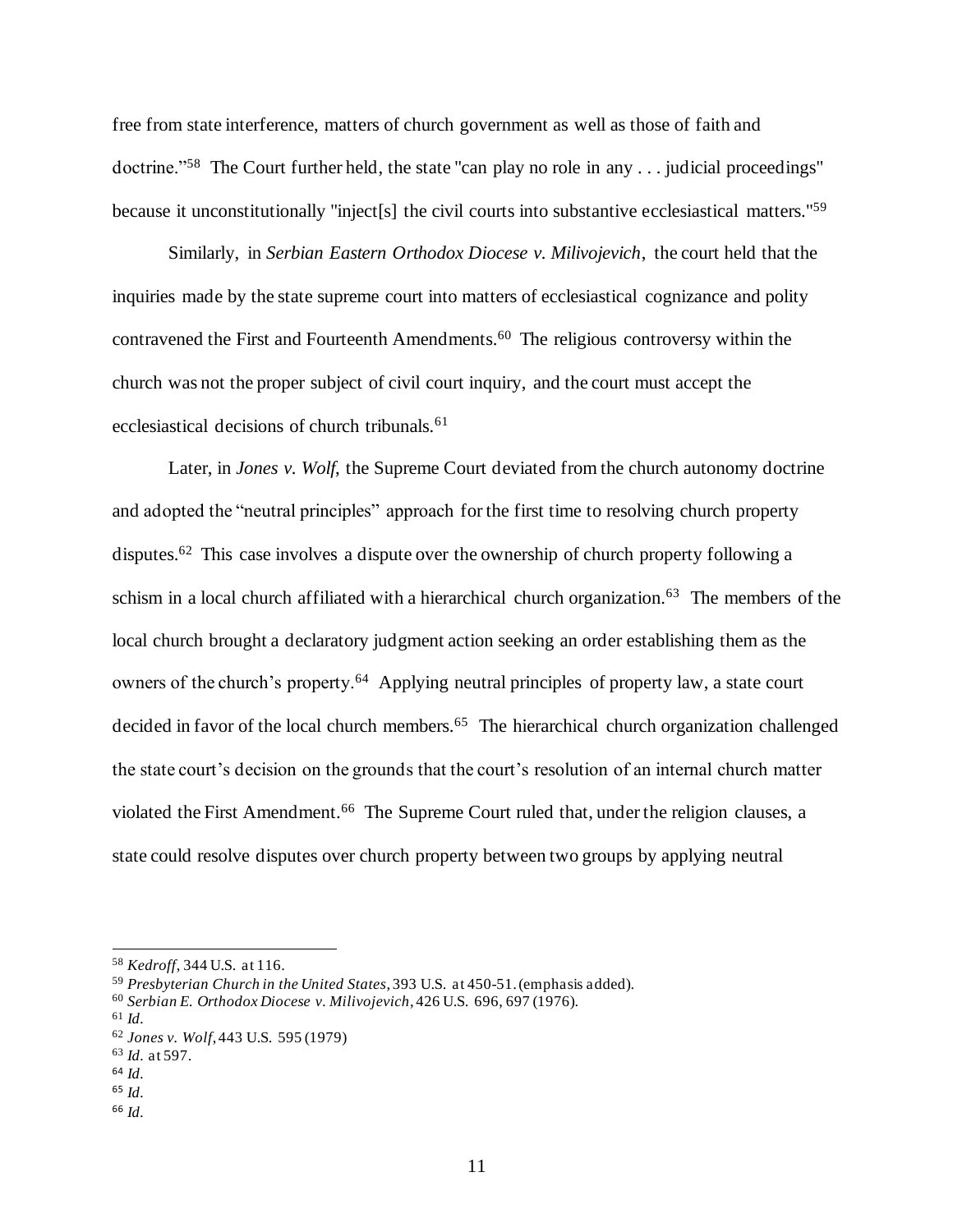principles of law rather than relying on "compulsory deference to religious authority."<sup>67</sup> According to the Court, the First Amendment does not mandate states to defer to religious authority in resolving church property disputes where no issue of doctrinal controversy is involved.<sup>68</sup> Thus, so long as a court's resolution of church property disputes is based solely on neutral principles of law and not an interpretation of church's internal matter or practice, a court may step in and make a final decision as to property ownership.<sup>69</sup> This neutral principle doctrine beneficial for non-religious disputes, as it allows the court to make objective determination and focus on the general concepts of law as opposed to religious questions.

#### The Decision in *Hosanna-Tabor* Does Not Apply to Sex Abuse Claims

A recent Supreme Court decision in *Hosanna-Tabor Evangelical Lutheran Church and School v. EEOC* extended the protection of church autonomy. This landmark decision allowed religious organizations to have freedom of expressive association, but it does not apply to sex abuse claims. For example, courts have continuously rejected claims of clergy malpractice on the grounds that the standard of care for counseling by clergy would inevitably involve religious questions.<sup>70</sup> Many courts have permitted claims by victims of sexual abuse against religious institution for negligent supervision of abusing clergy.<sup>71</sup> Thus, *Hosanna-Tabor* does not protect decisions that are related to sex abuse.

The Supreme Court's unanimous 2012 decision in *Hosanna-Tabor<sup>72</sup>* firmly established what the federal courts of appeals had previously recognized for decades that churches have an

<sup>67</sup> *Id.* at 605.

<sup>68</sup> *Id.*

<sup>69</sup> *Id.*

<sup>70</sup> Lupu, Ira C. and Tuttle, Robert W., *The Mystery of Unanimity in Hosanna-Tabor Evangelical Lutheran Church & School v. EEOC (2017)*. 20 Lewis & Clark L. Rev. 1265 (2017). <sup>71</sup> *Id.*

<sup>&</sup>lt;sup>72</sup> The case involved a fourth-grade teacher, Cheryl Perich, suing her employer, a church-based school, alleging retaliation for having asserted her rights under the Americans with Disability Act (ADA).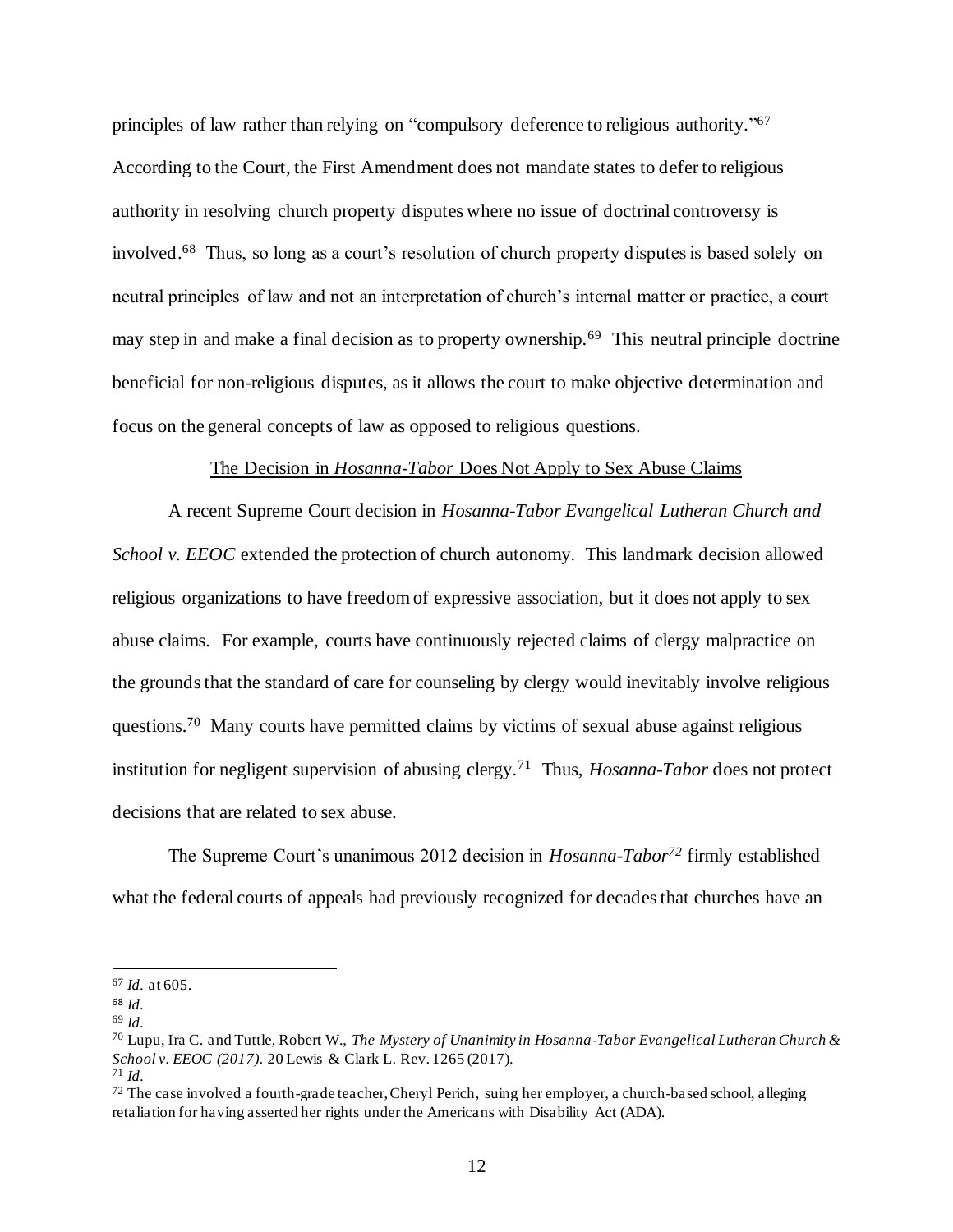absolute First Amendment right to select their own religious ministers, free from government interference.<sup>73</sup> The decision rested on broad principles of church autonomy over internal religious affairs, principles that the Court said arise from both the Establishment and Free Exercise Clauses.<sup>74</sup> *Hosanna-Tabor* thus appears to have more constitutional protections, and further, churches enjoy broader Free Exercise rights than any other non-religious groups.<sup>75</sup>

So, the *Hosanna-Tabor* Court expressly reaffirmed the church autonomy doctrine that courts cannot interfere with ecclesiastical matters. Chief Justice Roberts distinguished the leading case of *Employment Division, Department of Human Resources of Oregon v. Smith*. 76 In *Smith*, two employees were fired by a drug rehabilitation organization after ingesting peyote for sacramental purposes.<sup>77</sup> The Employment Division denied them unemployment compensation because peyote use was criminal under Oregon law, making their discharge work related "misconduct."<sup>78</sup> The Oregon Supreme Court held that while the ceremonial use of peyote violates state law, the application of the unemployment law violated the free exercise clause.<sup>79</sup> The Court reversed, applying the neutral principles standard, holding that a neutral, generally applicable law that impacts an individual's exercise of a religious act is valid because the Free Exercise Clause does not prohibit a state from enforcing a "valid, neutral law of general applicability."<sup>80</sup>

Chief Justice Roberts admitted that the Americans with Disabilities Act ("ADA") was a general law of neutral application that happened to have an opposite outcome on *Hosanna-*

<sup>73</sup> 565 U.S. 171 (2012).

<sup>74</sup> *See id.* at 702

<sup>75</sup> Ashutosh Bhagwat,Religious Associations: *Hosanna-Tabor and the Instrumental Value of Religious Groups*, 92 Wash. U. L. Rev. 073 (2014).

<sup>76</sup> 494 U.S. 872 (1990).

<sup>77</sup> *Id.* at 874.

<sup>78</sup> *Id.*

<sup>79</sup> *Id.*

<sup>80</sup> *Id.* (citing *United States vs. Lee,* 455 U.S. 252, 263 (1982)).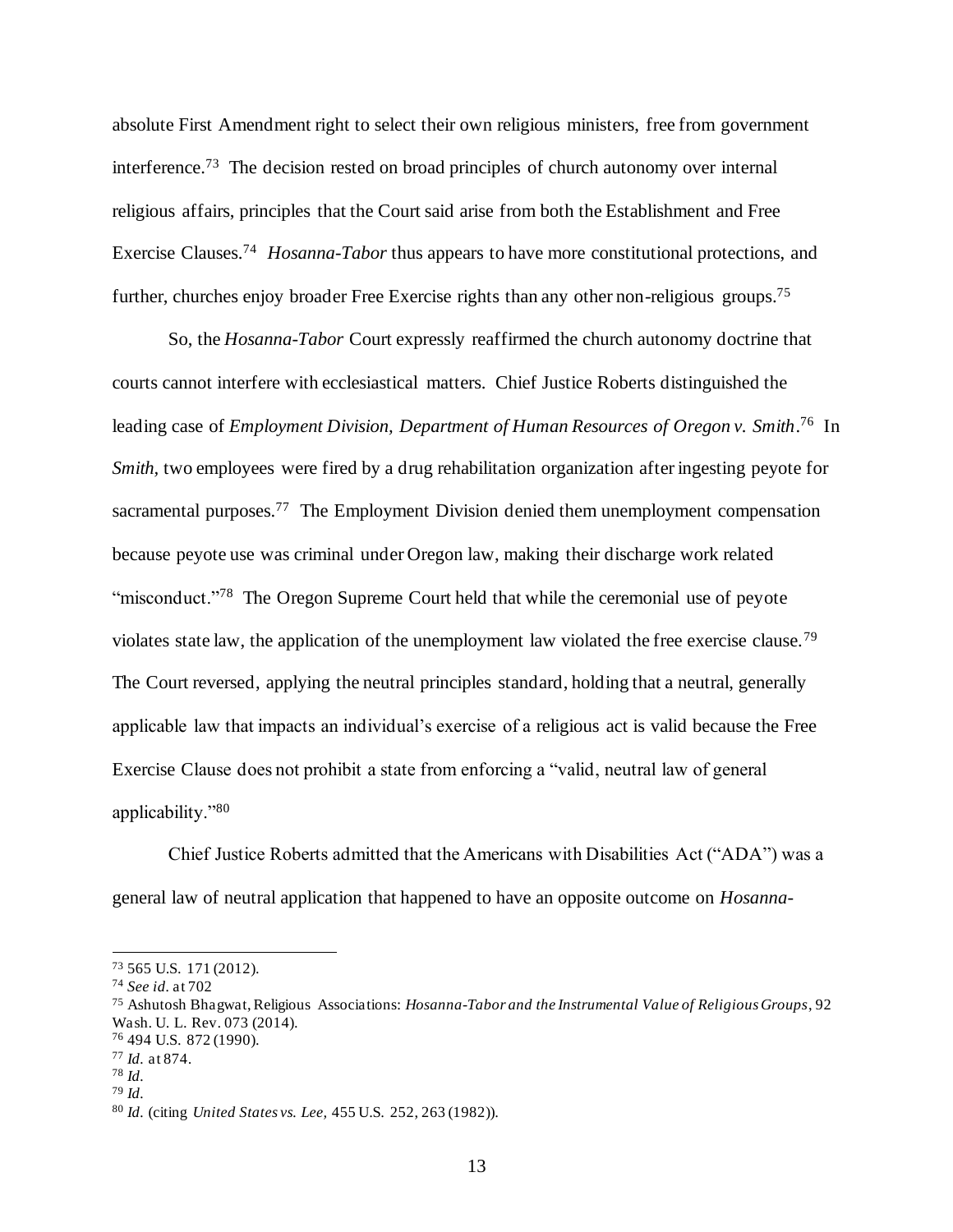Tabor's power to terminate a teacher.<sup>81</sup> But he then, for a unanimous Court, drew distinction between the *Hosanna-Tabor* and *Smith*: 82

[A] church's selection of its ministers is unlike an individual's ingestion of peyote. *Smith* involved government regulation of only outward physical acts. The present case, in contrast, concerns government interference with an internal church decision that affects the faith and mission of the church itself.<sup>83</sup>

Hence, the rule in *Smith* does not apply to cases that involve "an internal church decision that affects the faith and mission of the church itself." The firing of school teacher was considered as "internal church decision," and the firing of two employees in *Smith* was considered as "outward," which means that the state's denial of unemployment benefits did not regulate a decision of church power. Furthermore, the ingestion of peyote was considered as a "physical act," while the firing of school teacher regulated by the ADA was an internal church decision.

Although the Court in *Smith* admitted that there is no contention that the state's drug law represents an attempt to regulate religious beliefs, the plaintiffs in *Smith,* who were discharged for engaging in a sacrament, obviously suffered a burden on the right of free exercise of religion.<sup>84</sup> However, the purpose of *Hosanna-Tabor* was not about burden on religious practice, but rather the issue of government interference with a church governance. The state law in *Smith*  was not aimed at restricting external actions based on religious beliefs, thus there was no government interference.<sup>85</sup>

The ministerial exception in *Hosanna-Tabor* has provided broad autonomy interest for the selection of clergy, but not when it involves sex abuse matters. Like in Smith, a church has no autonomy interest in reassigning and transferring sexual abusers. Law does not interfere with

<sup>81</sup> *Hosanna-Tabor Evangelical Lutheran Church & Sch.*, 565 U.S. at 190.

<sup>82</sup> *Id.*

<sup>83</sup> *Id.* (internal citation omitted)

<sup>84</sup> *Employment Div.*, 494 U.S. at 874.

<sup>85</sup> *Id.*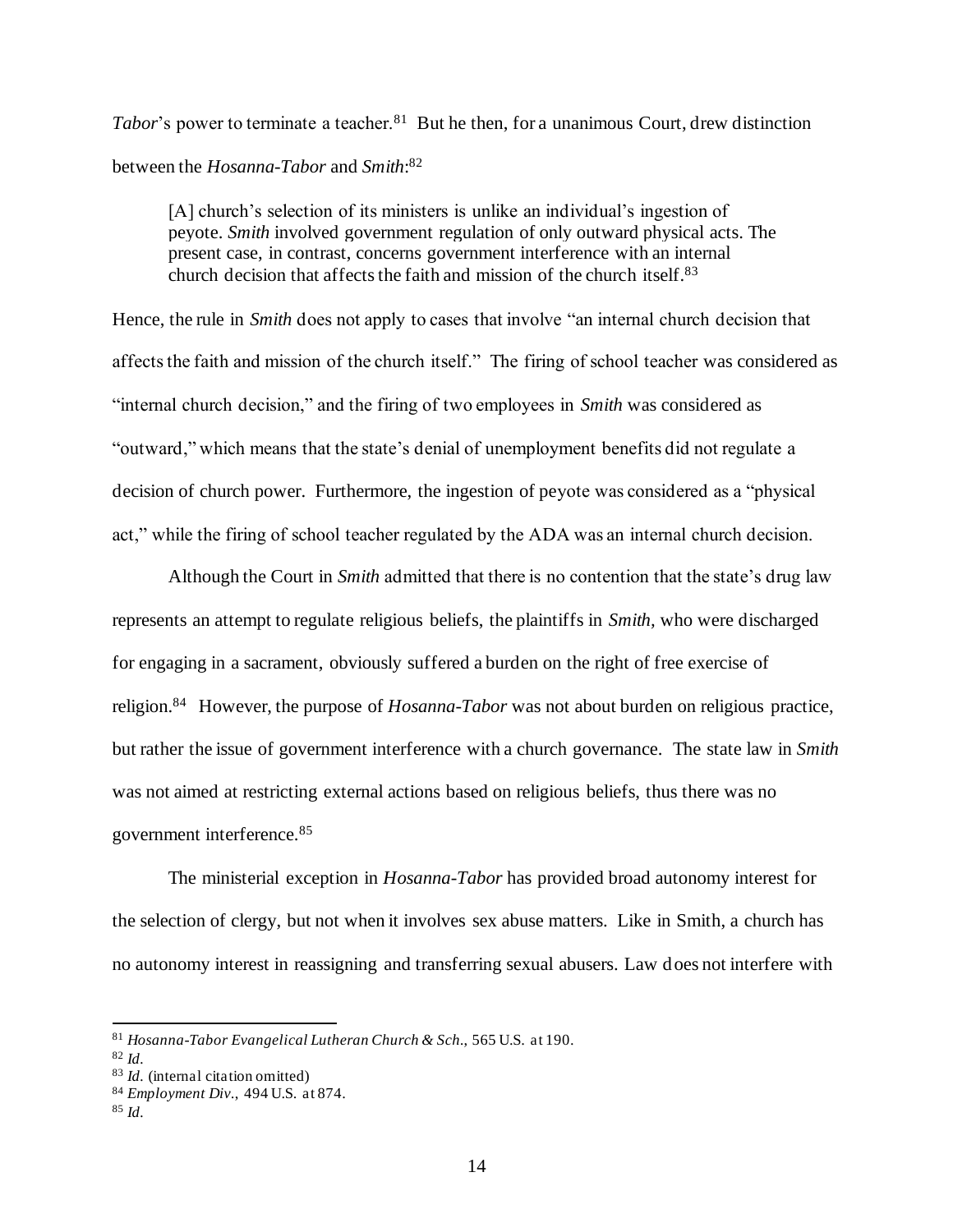internal church matters; instead, the law makes the church accountable for enabling the external, physical acts of its abusive priests.<sup>86</sup>

#### Rejecting Church Autonomy in Clergy Sex Abuse Claims

Until recently, children sexually abused by clergy were in a very weak position to protect themselves because so many defenses worked against their interest. Churches enjoyed charitable immunity in the past and the Court did not want to touch this matter because of the church autonomy doctrine. However, over time, more and more cases were brought to courts and the media increased its coverage of clergy sex abuse. Courts have said that the sexual abuse is not religious belief and the churches are just hiding from the sexual abuse epidemic. The courts further explained that they are not getting into any religious questions; thus, this is no longer entanglement issue. Some states still accept the autonomy argument. Most states started to look only at the behavior of bishops and sexual misconduct has nothing to do with religious faith. Courts start to say that they have jurisdiction over sexual abuse claims.

Some courts agreed with church autonomy arguments and would bar the claims of negligent hiring and supervision against religious institutions.<sup>87</sup> However, many courts have upheld tort claims against dioceses and their officers.<sup>88</sup> For most courts, the general and neutral principles of tort law did not interfere with church's religious belief or questions; sex abuse cases did not require courts to interpret church law or involve religious beliefs or internal church governance.<sup>89</sup> The *Morrison* court stated that "the First Amendment deprives our civil courts of

<sup>86</sup> *Id.* at 875.

<sup>87</sup> Ayon v. Gourley, 47 F. Supp. 2d 1246, 1250 (D. Colo. 1998). The court reasoned that the negligent hiring claim was barred because for the court "to insert itself into the process by which priests are chosen would substantially burden these Defendants' free exercise." Furthermore, the court reasoned that the negligent supervision claim was barred because "the supervision model used by the Archdiocese Defendants is based on [a] unique relationship conceived by the church doctrine."

<sup>88</sup> Angela C. Carmella,*Catholic Institutions In Court: The Religion Clauses And Political-Legal Compromise,* 120 W. Va. L. Rev. 1, 50 (2017).

<sup>89</sup> *See id.*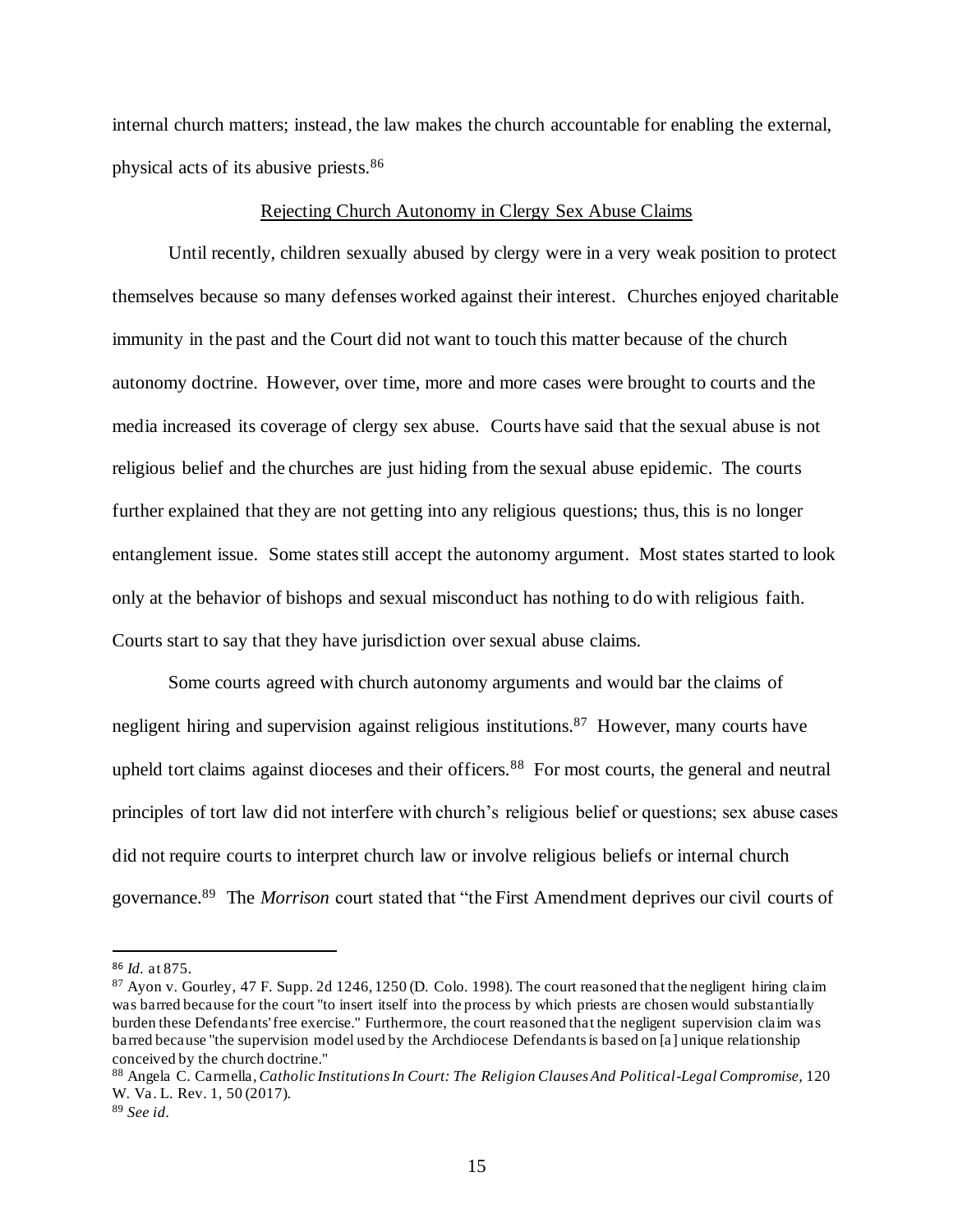jurisdiction over claims which would require 'excessive entanglement' of our courts in employment decisions of the Catholic Church."<sup>90</sup> They further noted that "however, we find the 'excessive entanglement' prong of the *Lemon* test<sup>91</sup> has been unnecessarily expanded and extended by the minority of courts granting First Amendment protection to religious organizations from claims such as those before us today." 92

# Reform of Statute of Limitation

Until now, victims of sexual abuse were prevented from bringing lawsuits against their abusers because of the statute of limitations. Usually, different states have different Statute of Limitation laws and some states might have harsh statutes than other states. After the sexual abuse scandal erupted in 2002, California became the first state to temporarily suspend the statute of limitations, giving victims of sexual abuse one year to file lawsuits, no matter how long ago the abuse took place.<sup>93</sup> Under New Jersey's old law, survivors of sexual abuse had only two years to pursue litigation, and a victim of child sexual abuse has only until age 20.<sup>94</sup> Now, New Jersey victims of sexual abuse now have more time to file civil lawsuits against their alleged abusers under a landmark bill Gov. Phil Murphy signed a law that offers victims of child sexual

<sup>90</sup> *Morrison*, 905 So. 2d at 1229.

<sup>91</sup> *Lemon v. Kurtzman*, 403 U.S. 602, (1971); *Lemon* is the current guidance for application of the Establishment Clause to claims of governmental intrusion into religious territory. Lemon provides a three-pronged test for governmental restrictions on religious activity. To test negative for an Establishment Clause violation, the governmental action must (1) have a secular purpose; (2) not have the primary effect of enhancing or inhibiting religion; and (3) avoid excessive entanglement with religion. As to the "excessive entanglement" prong of the Lemon test, courts are provided yet another test to determine when entanglement becomes excessive; that is, they are instructed to examine the character and purposes of the institutions that are benefitted, the nature of the aid that the state provides, and the resulting relationship between the government and the religious authority. <sup>92</sup> *Id*.

<sup>&</sup>lt;sup>93</sup> Ian Lovett, Catholic Church Offers Cash to Settle Abuse Claims-With a Catch (Jul 11, 2019),

*https://www.wsj.com/articles/catholic-church-offers-cash-to-settle-abuse-claimswith-a-catch-11562854848* <sup>94</sup> A prosecution for an offense set forth in *N.J.S.2C:14-3* or *N.J.S.2C:24-4* , when the victim at the time of the offense is below the age of 18 years, must be commenced within five years of the victim's attaining the age of 18 or within two years of the discovery of the offense by the victim, whichever is later;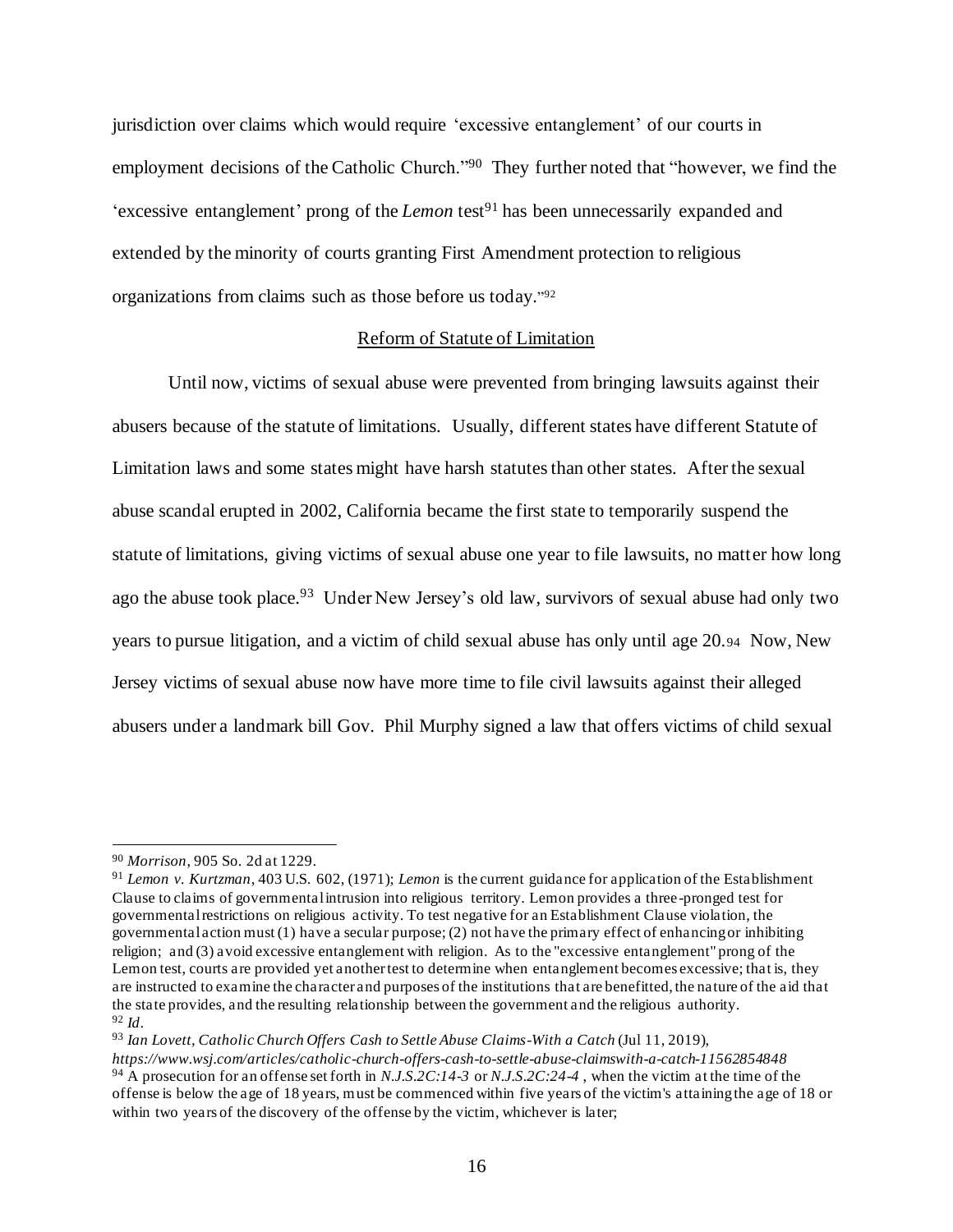abuse the ability to sue their abusers up until they turn 55, or within seven years of their realization that the abuse caused them harm.  $95$ 

Essentially, after December 1, 2019, any action resulting from an injury related to the commission of a sexual assault, sexual crime, or codified sexual abuse under N.J.S.A. 2A:61B-1 against a minor under the age of 18 that occurred prior to December 1, 2019, shall be commenced within 37 years of the date the minor reaches 18, or within seven years from the date of reasonable discovery of the injury and its causal relationship to the act.<sup>96</sup> For acts that occurred when the plaintiff was over 18, the action must be commenced within seven years from the date of reasonable discovery of the injury and its relationship to the act.<sup>97</sup> Notably, under N.J.S.A. 2A:14-2b(a), plaintiffs who would have been otherwise barred by a statute of limitation for causes of action under this statute, now have two years to file again starting on December 1, 2019.<sup>98</sup>

In addition, victims previously barred by the narrow statute of limitations from suing their abusers and the institutions that protected them now have two years to file lawsuits seeking damages.<sup>99</sup> The measure, which takes effect December 1st, 2019, not only lifts the existing twoyear statute of limitations for future claims, but it also creates a two-year window for people who did not file before their time window expired.<sup>100</sup>

<sup>100</sup> Nicholas Pugliese, *N.J. gives sex abuse victims seeping new ability to sue* (May 13, 2019), https://whyy.org/articles/n-j-gives-sex-abuse-victims-sweeping-new-ability-to-sue/

<sup>95</sup> Deena Yellin, *NJ extends statute of limitations, allows sex abuse victims much more time to sue* (May 13, 2019), https://www.northjersey.com/story/news/new-jersey/2019/05/13/nj-extends-statute-limitations-child-abusecases/1183930001/

<sup>96</sup> N.J.S.A. 2A:14-2a(1) (effective December 1, 2019).

<sup>97</sup> N.J.S.A. 2A:14-2a(b)(1).

<sup>98</sup> Yellin*, Supra* note 95.

<sup>99</sup> *Id.*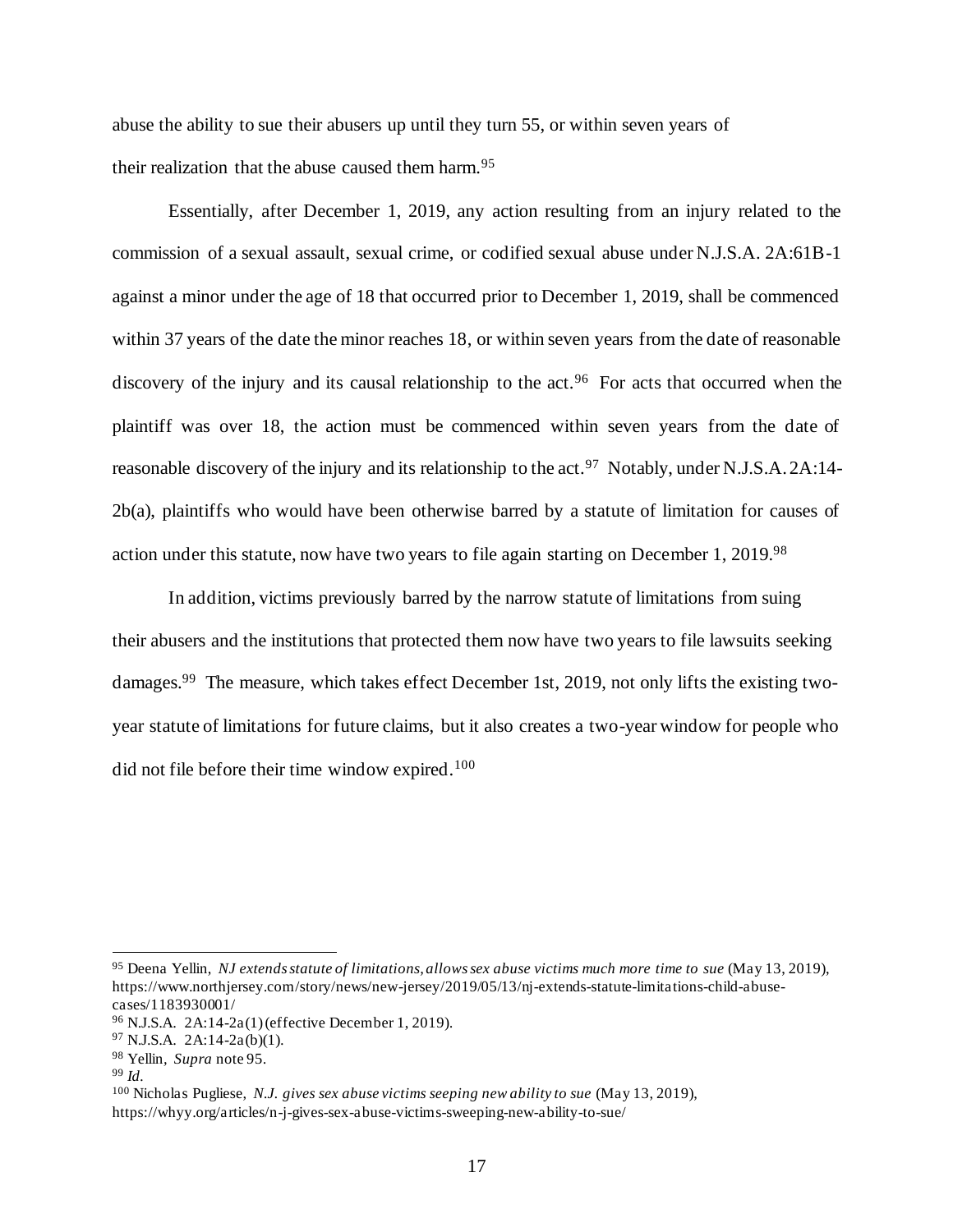Similarly in New York, the Child Victims Act gives sexual abuse survivors, barred by a statute of limitations, a one-year window to file a civil lawsuit against their alleged perpetrators, and institutions like the boy scouts, schools and churches. 101

Even the Catholic Church has made numerous attempts to protect children and effectively respond to sexual abuse; Pope Francis issued a "groundbreaking" law that requires all Catholic personnel globally to report any suspicious behavior such as clergy sex abuse and cover-up by superiors to all dioceses.<sup>102</sup> It also provides protections for whistle blower who makes a report.<sup>103</sup> The law makes the world's 415,000 Catholic priests and 660,000 religious sisters mandated reporters.<sup>104</sup>

And finally, these actions may not proceed on a class basis due to "the particular circumstances, source of injury and its discovery, and damages relating to each occurrence or occurrences of sexual assault."<sup>105</sup> Thereby, "any other crime of a sexual nature, a prohibited sexual act or sexual abuse against either a minor under the age of 18 or a person" may not proceed on a class basis.<sup>106</sup>

# Confidentiality Agreements Do Not Prevent Sexual Abuse Claims

<sup>&</sup>lt;sup>101</sup> Under the Child Victim Act ("CVA"), survivors can now file a claim against private and public institutions that may have also been involved in the abuse (this includes negligence of the institution). This is because the CVA removed "the notice of claim" requirement under the old law which usually applies before someone can bring a claim against a public institution. Survivors can file claims against these institutions during the new one (1)-year extension period for claims that had already expired under the old statute of limitations.

<sup>102</sup> John Winer, *The Statute of Limitations Maze* (Jun. 25, 2019),

https://www.snapnetwork.org/guest\_blog\_the\_statute\_of\_limitations\_maze\_jun19 ; *see also*, Emma Green, *Pope Francis Stops Hiding From the Church's Sexual Abuse Epidemic* (May 12, 2019),

https://www.theatlantic.com/politics/archive/2019/05/catholic-church-sex-abuse-pope-francis/589243/, (noting "the pope's *moto proprio*, which will take effect in June and remain in place as an experiment for three years, is a definitive and concrete step forward for the Church, demonstrating that Pope Francis is taking sexual abuse seriously. The new law is not a panacea, however: It does not detail specific punishments for Church leaders who violate these norms, and it does not mandate the involvement of authorities outside the Church."). <sup>103</sup> *Id.*

<sup>104</sup> *Id.*

<sup>105</sup> *See* N.J.S.A. 2A:30B-2; N.J.S.A. 2A:61B-1

<sup>106</sup> *Id.*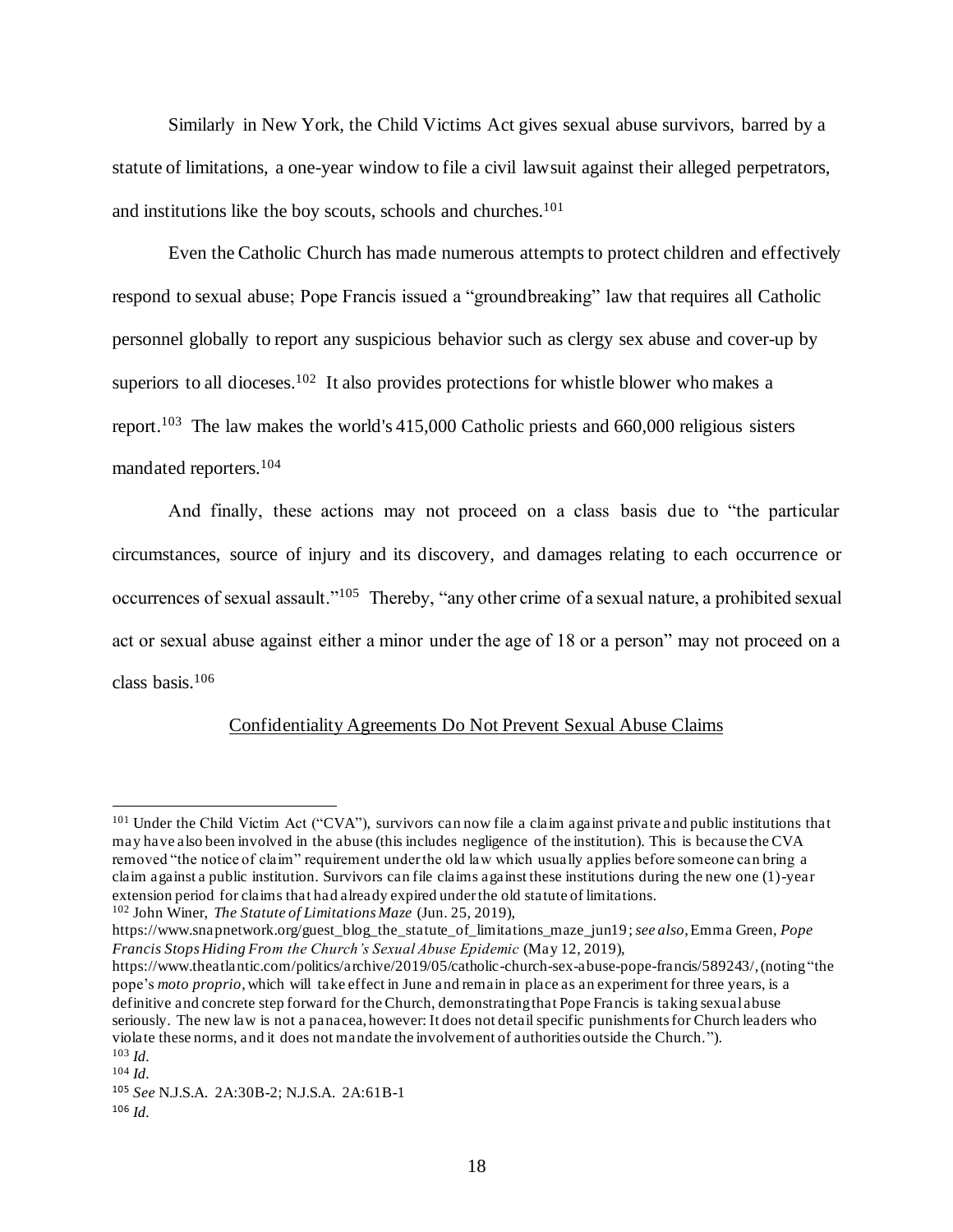Sexual abuse allegations against clergy stretched over may decades. How was it possible that they were able to continue this sex abuse for so long? For years, the Church has entered into confidential settlements with victims in order to avoid negative publicity and bad reputation. When victims began to speak up, they and their families were often offered compensation money in order to prevent media coverage or scandal. When they received money, they often signed a confidentiality agreement promising not to make statements that could harm the reputation of the churches. Although these agreements protected the identity of the victim, they also concealed the identities of the priests who often continued to serve at their parishes or other ministries.<sup>107</sup> For example, New Jersey's five Catholic dioceses have paid out at least \$50 million to sexual abuse victims.<sup>108</sup> Some of that money came from jury awards, or very public settlements, or bankruptcy funds the Catholic church has paid to alleged sexual abuse victims across the U.S.<sup>109</sup> Thus, the cover up was sophisticated and the church protected the institution at all costs.

In 2002, U.S. Catholic bishops responded to the Boston sexual abuse scandal and adopted the Charter for the Protection of Children & Young People at their meeting in Dallas, Texas.<sup>110</sup> The Charter is a comprehensive set of procedures originally established by the USCCB in June 2002 for addressing allegations of sexual abuse of minors by Catholic clergy.<sup>111</sup>

The Charter also includes guidelines for reconciliation, healing, accountability, and prevention of future acts of abuse.<sup>112</sup> Under the Charter, American dioceses were forbidden from entering into

<sup>108</sup> Kelly Heyboer, *Here's how much N.J. Catholic dioceses have paid out to sex abuse victims*,

<sup>107</sup> *See* Laurie Goodstein, *Albany Diocese Settled Abuse Case for Almost \$1Million*, N.Y. TIMES, June 27, 2002, at B1.

https://www.nj.com/news/2018/08/heres\_how\_much\_priest\_sex\_abuse\_settlements\_have\_c.html. <sup>109</sup> *Id.*

<sup>110</sup> At the Dallas meeting, the bishops heard impact statements from victims of clergy sexual abuse. U.S. Conference of Catholic Bishops, Restoring Trust: Response to Clergy Sexual Abuse, at http://www.usccb.org/issues-andaction/child-and-youth-protection/charter.cfm.

<sup>111</sup> *See id.*

<sup>112</sup> *See id.*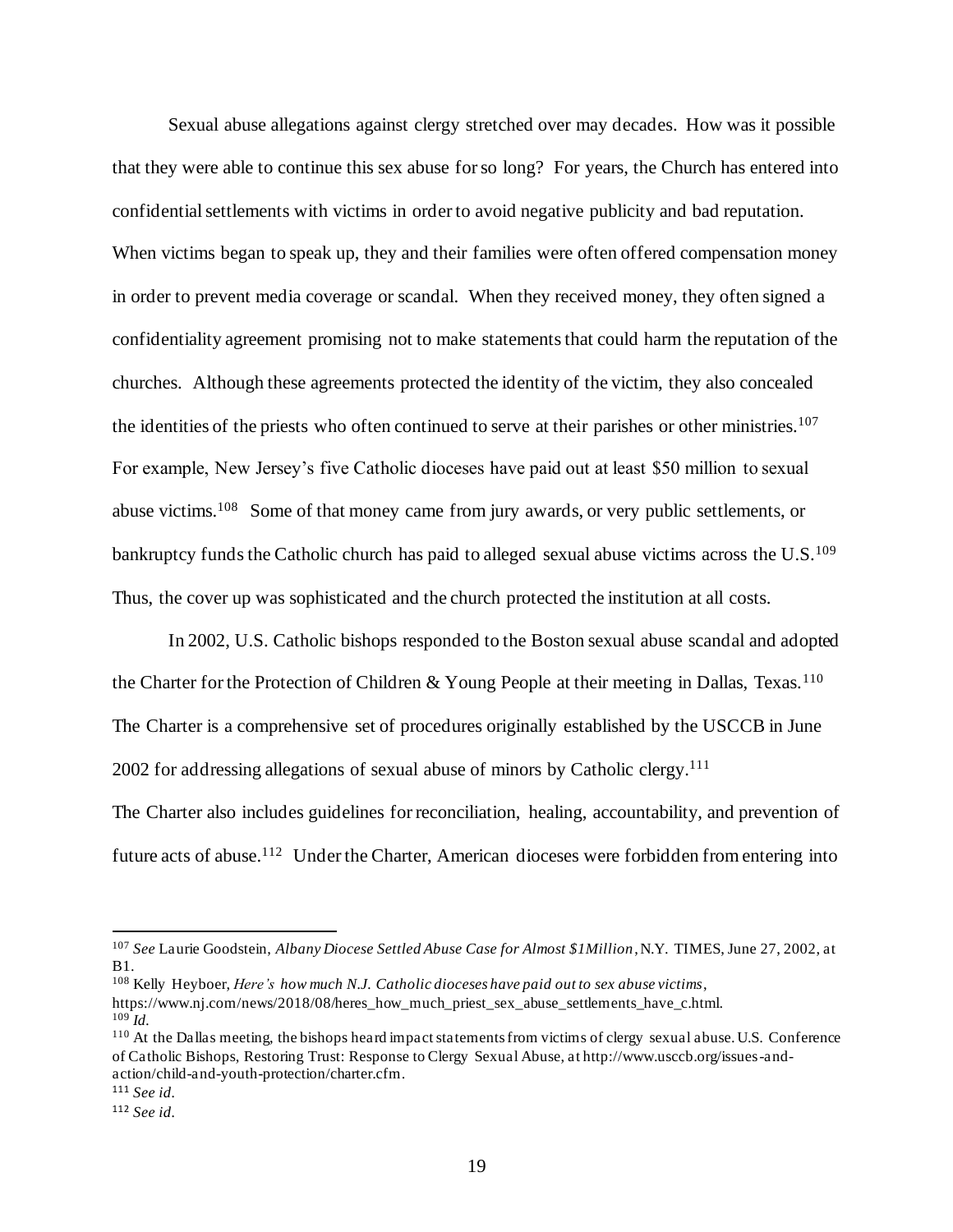confidentiality or non-disclosure agreements with victims when they reached a financial settlement with the church, unless the victims requested confidentiality.<sup>113</sup>

Even now, issues of confidentiality are frequent concerns for sexual abuse victims. Recently, a grand jury report<sup>114</sup> found shocking levels of child sex abuse in the Pennsylvania Catholic Church.<sup>115</sup> The investigation uncovered widespread sexual abuse and institutional cover up across the entire state.<sup>116</sup> It uncovered, in six dioceses, Allentown, Erie, Harrisburg, Greensburg, Pittsburg and Scranton, the sexual abuse of over 1,000 children and named 301 perpetrator priests.<sup>117</sup> The grand jury uncovered 301 Catholic priests identified as sexual predator priests who sexually abused young children while serving in active ministry in the church.<sup>118</sup> It also discovered detailed accounts of over 1,000 children sexually abused by predator priests, with the grand jury alleging it believed the actual number of victims was in the "thousands."<sup>119</sup> It also found senior church personnel, including bishops, monsignors and others, were aware about the sex abuse committed by priests, but consistently covered it up to avoid undesirable scandal, criminal charges against priests, and monetary damages to the dioceses for decades.<sup>120</sup> Most shockingly, priests who committed such horrendously horrible acts of sexual abuse upon children were routinely transferred to other parishes and/or dioceses while

<sup>114</sup> See Attorney General Shapiro Details Findings of 2-Year Grand Jury Investigation into Child Sex Abuse by Catholic Priests in Six Pennsylvania Dioceses (Aug 14, 2018), https://www.attorneygeneral.gov/taking-action/pressreleases/attorney-general-shapiro-details-findings-of-2-year-grand-jury-investigation-into-child-sex-abuse-bycatholic-priests-in-six-pennsylvania -dioceses (*quoting* "the 884-page grand jury report documents scores of sexual assaults and rapes of children by priests, and the institutional cover ups that followed by senior church officials).) <sup>115</sup> *See* Report of the Grand Jury, July 27, 2018 (made public July 27, 2018) [Philadelphia archdiocese], http://www.pacourts.us/assets/opinions/Supreme/out/J-56A-M-2018%20MO.pdf?cb=1

<sup>113</sup> *See id.*

<sup>116</sup> *See id.*

<sup>117</sup> *See id.*

<sup>118</sup> *See id.*

<sup>119</sup> *See id.*

<sup>120</sup> *See id.*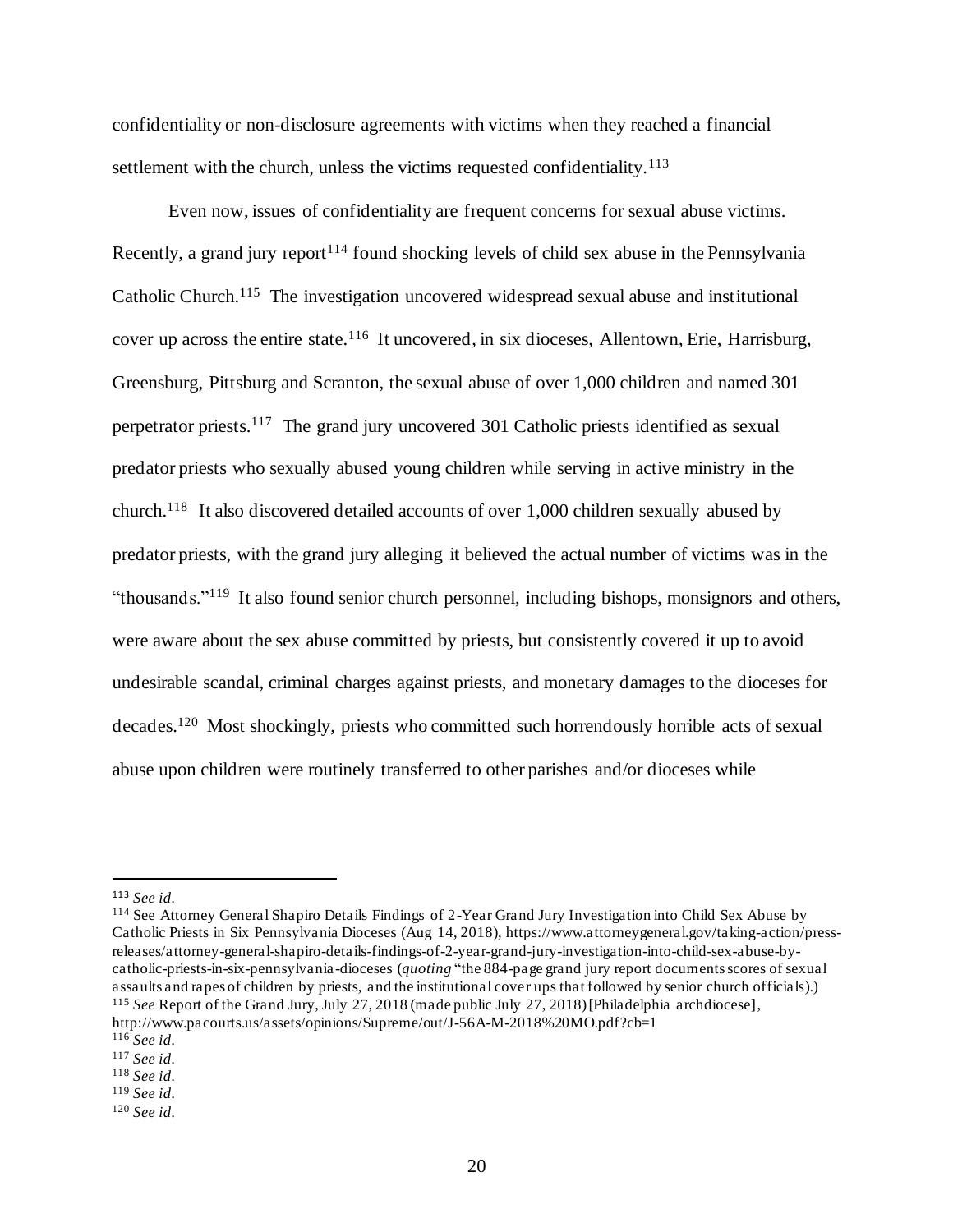parishioners were left unaware of sexual predators among them.<sup>121</sup> In response, Pope Francis, head of the Roman Catholic Church, wrote a letter addressed to "the People of God," saying,

"With shame and repentance, we acknowledge as an ecclesial community that we were not where we should have been, that we did not act in a timely manner, realizing the magnitude and the gravity of the damage done to so many lives. We showed no care for the little ones; we abandoned them."<sup>122</sup>

The grand jury finally recommended reforming Pennsylvania law governing child sex abuse, the grand jury stated: *"*We can't charge most of the culprits. What we can do is tell our fellow citizens what happened, and try to get something done about it*."<sup>123</sup>* Attorney General Shapiro strongly supported each reform recommended by the grand jury – and issued a challenge to every Pennsylvania bishop.<sup>124</sup>

In 2016, California became the first state to ban confidentiality agreements in civil cases that could be prosecuted as felony sex crimes.<sup>125</sup> New Jersey Catholic dioceses finally announced that victims of priest sexual abuse who signed confidentiality agreements with Catholic dioceses in new Jersey are free to ignore those deals and speak publicly about their experiences.<sup>126</sup> The announcement means all victims who reached financial settlements with the Catholic Church in New Jersey can bring a lawsuit against their abusers and religious institutions.<sup>127</sup>

#### Bankruptcies in the Sexual Abuse Crisis

<sup>121</sup> *See id.*

<sup>122</sup> Pope Francis, *To the People of God*, Aug. 20, 2018,

http://www.vatican.va/content/francesco/en/letters/2018/documents/papa-francesco\_20180820\_lettera-popolodidio.html

<sup>123</sup> *Grand Jury Report*, supra n. 114.

<sup>124</sup> Attorney General Shapiro, *Attorney General Shapiro Details Findings of 2-Year Grand Jury Investigation into Child Sex Abuse by Catholic Priests in Six Pennsylvania Dioceses*, Aug. 14, 2018.

<sup>125</sup> Los Angeles Times, *California politics news feed* (Oct. 1, 2017), https://www.latimes.com/politics/essential/la pol-ca-essential-politics-updates-201710-htmlstory.html.

<sup>126</sup> Kelly Heyboer, *supra* n. 68.

<sup>127</sup> *See id.*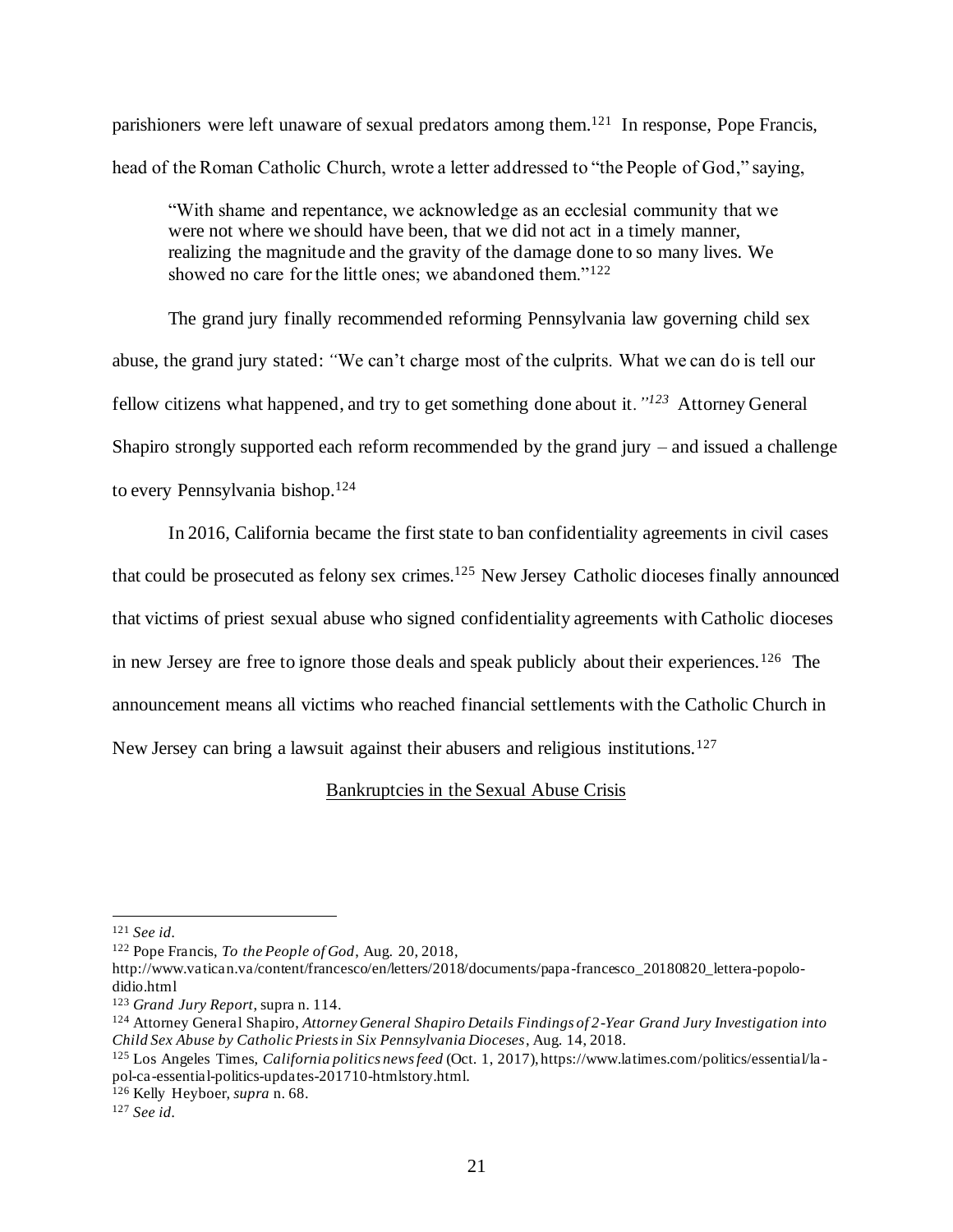The Catholic Church is faced with mass tort liability for sexual abuse of children by priests. Payments to victims of sexual abuse by clergies in the United States are very expensive. Usually, the diocese covered about half the settlement money. Insurance and other defendants, including religious institutions, paid out the rest to victims. Most victims seek to recover almost entirely for emotional distress. Most of the times, it is very hard to predict the amount of settlement a jury will award to those victims. The total amount in legal settlements the Catholic Church has paid out to alleged sexual abuse across the U.S. reached at least \$3 billion.<sup>128</sup> As of October 2019, 21 U.S. Catholic dioceses and religious orders have filed for bankruptcy protection during the ongoing sexual abuse crisis in the Catholic church.<sup>129</sup>

In July 2004, facing financial burden from numerous pending trials on sex abuse claims, the Archdiocese of Portland filed for Chapter 11 bankruptcy.<sup>130</sup> It is the first Catholic church in the nation to seek financial and legal protections from the court against multi-millions of dollars in sexual-abuse claims.<sup>131</sup> Though Portland is the first one to file for Chapter 11 bankruptcy, many dioceses followed Portland's path to avoid scandal's effects. Three months later after Portland filed for bankruptcy, diocese in Tuscan, Ariz also seek legal protections.<sup>132</sup> Catholic church's financial pressures became worse as a result of the states' new statute of limitation law, which temporarily set aside the usual statute of limitations for lawsuits to give victims of childhood sexual abuse at least a year to pursue even decades-old claims.

<sup>128</sup> *See id.*

<sup>129</sup> BishopAccountability.org, http://www.bishop-accountability.org/bankruptcy.htm.

<sup>130</sup> Ed Langlois, *Archdiocese of Portland Files Chapter 11 Bankruptcy* (Jul. 7, 2004), http://www.bishopaccountability.org/ia -davenport/bankruptcy/2004-07-07-CatholicSentinel-ArchdioceseOf.htm <sup>131</sup> *See id.*

<sup>132</sup> Tom Corrigan, *Catholic Church Used Bankruptcy for Sexual-Assault Cases. Now Others Are Following Suit*,The Wall Street Journal, December 27, 2018 at https://www.wsj.com/articles/catholic-church-used-bankruptcy-forsexual-assault-cases-now-others-are-following-suit-11545906600.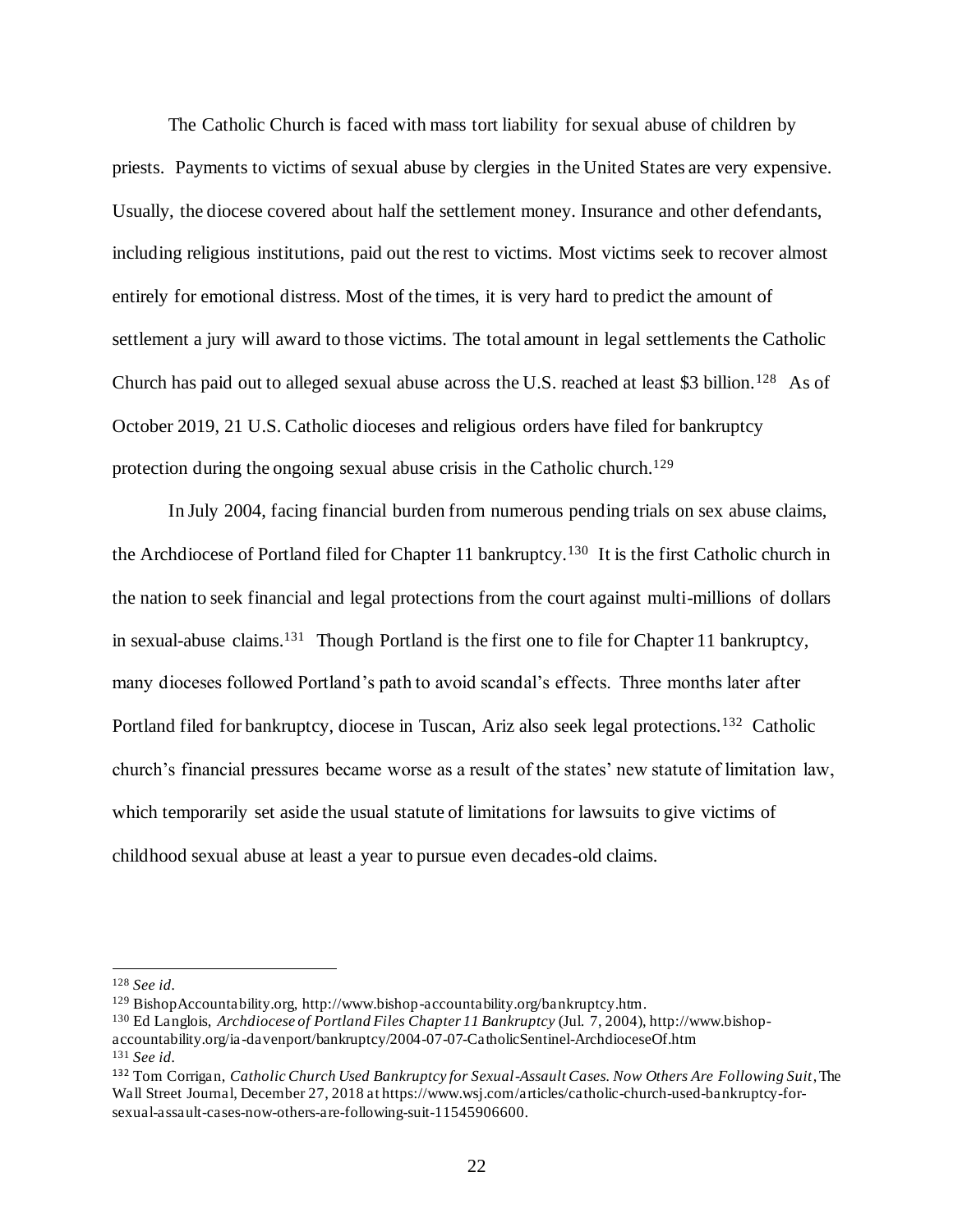Recently, the Roman Catholic diocese of Rochester, New York, filed for bankruptcy after facing financial pressures as a result of the new statute of limitation law.<sup>133</sup> Surprisingly, over 400 sex abuse suits have been brought against the dioceses as the new litigation window opens.<sup>134</sup> The Rochester diocese's bankruptcy has left many who were promised justice under New York's Child Victims Act feeling betrayed and hopeless.<sup>135</sup>

For example, Mr. Saracino, 67 years old surviving victim, filed a lawsuit against the Roman Catholic Diocese of Rochester under a new law in New York.<sup>136</sup> His lawsuit and many others against the diocese were expect to be heard at the court, with the hope of justice, but the diocese avoided all of that by declaring bankruptcy.<sup>137</sup> As a result, thousands of these helpless victims are being denied justice, leaving them helpless and without resources for years.

However, said victims could still find empowerment in bankruptcy court, such as the opportunity to meet with and interrogates an abuser.<sup>138</sup> In some cases, committees have successfully asserted that the settlement include handing over documents that reveal how a diocese hid the sexual abuse cases for decades.<sup>139</sup> The battle in court is crucial because the victims want to reveal the cover-ups behind the crime, not just a predator priest.

# **Conclusion**

The nation's most shocking sexual abuse crisis involving the Catholic Church, the henious behavior of priests, and the repeated institutional failures have been deeply impressed

<sup>133</sup> Carolyn Thompson, *A New York Diocese Filed for Bankruptcy Under the Weight of Sexual Misconduct Lawsuits. Will Others Follow?* (Sep. 23, 2019), http://www.sentinel.org/articles/2004-27/12880.html. <sup>134</sup> *Id.*

<sup>135</sup> *See* Corina Knoll, *He Sued Over a Priest's Abuse. Then the Diocese Filed for Bankruptcy,* N.Y. TIMES, Sept. 26, 2019, at https://www.nytimes.com/2019/09/26/nyregion/sexual-abuse-rochester-diocese-catholic.html.

<sup>136</sup> *See id.*

<sup>137</sup> *See id.*

<sup>138</sup> *See id.*

<sup>139</sup> *See id.*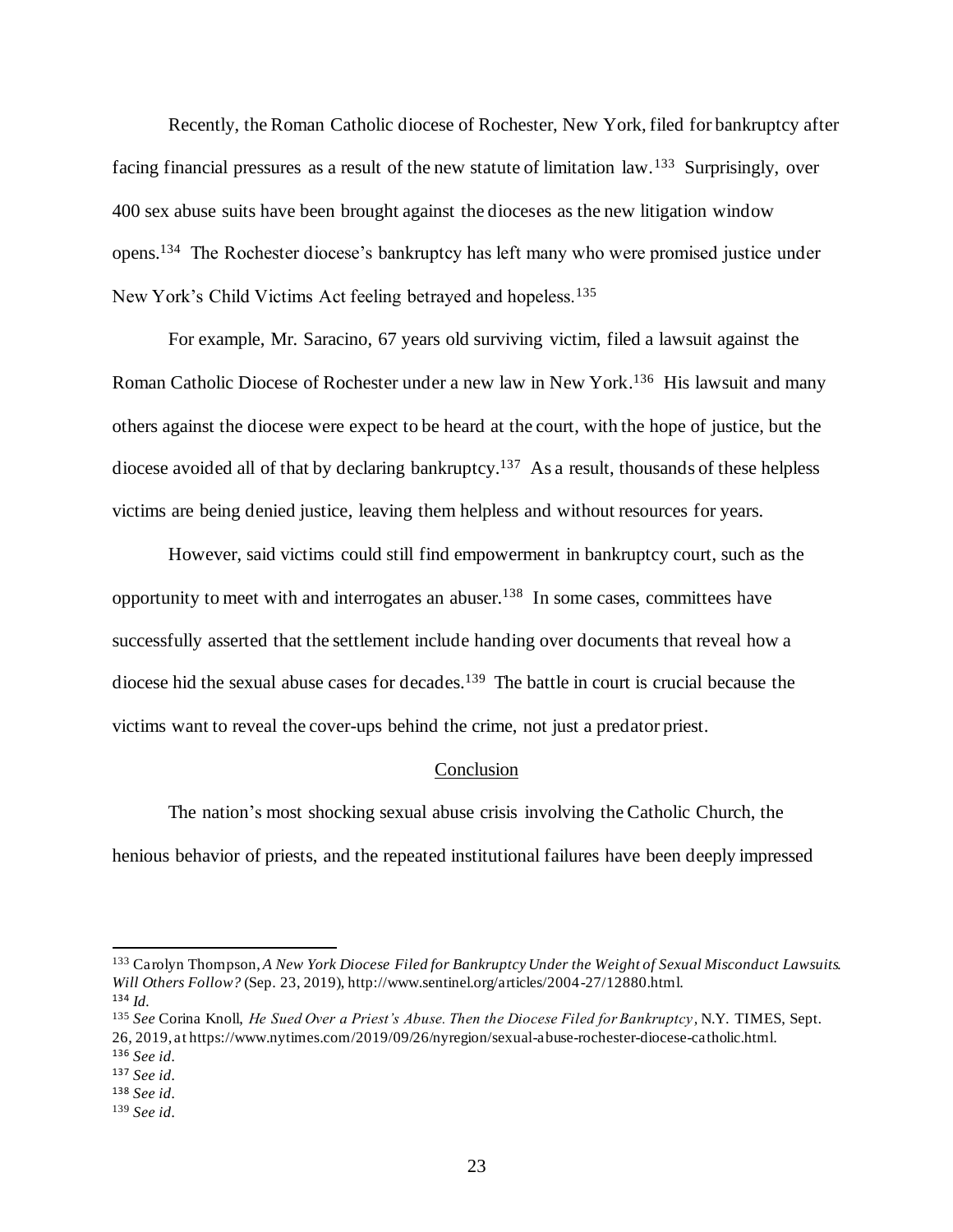upon the public consciousness.<sup>140</sup> Francis did not make any clear and specific recommendations as to this crisis. However, he expressed sympathy to the victims and a promise to create a culture able to prevent such situations from happening again.<sup>141</sup> He wrote, "no effort to beg pardon and to seek to repair the harm done will ever be sufficient. Looking ahead to the future, no effort must be spared to create a culture able to prevent such situations from happening, but also to prevent the possibility of their being covered up and perpetuated."<sup>142</sup> "It will take several generations, a clean record, and a world of good deeds for the Church of Rome in the U.S. to regain the full measure of its institutional reputation."<sup>143</sup>

In the judicial proceeding, many First Amendment defenses against such claims brought by victims have been aggressively advanced and explicitly rejected by the Supreme Court.<sup>144</sup> Many millions of dollars in legal settlements have been paid, and significant number of church properties have been sold in order to pay the costs of such settlements.<sup>145</sup> In several jurisdictions, prosecutors and grand juries have been put in the effort with consistency to investigate the wrongdoing by church leaders and uncover the ugly truth about Catholic Church. 146

<sup>140</sup> *See supra* n. 102.

<sup>141</sup> Pope Francis: *Letter to the People of God*, https://www.vaticannews.va/en/pope/news/2018-08/pope-francisletter-people-of-god-sexual-abuse.html.

<sup>142</sup> *Id.*

<sup>143</sup> *See generally*, Peter Steinfels, *A People Adrift: The Crisis of the Roman Catholic Church in America* (2003). *See also* Catholics for a Free Choice, *Clergy Sexual Abuse: Out of the Shadows: A Shadow Report on the Holy See and the Convention on the Rights of the Child* (http://www.bishopswatch.org/Links/May\_Shadow\_report.pdf). A survey by the National Review Board, a panel of lay Catholics commissioned by the U.S. Conference of Catholic Bishops, reports that nearly 4500 Catholic priests – slightly under 5% of those who have been served as priests – have been accused of sexual misconduct over the past 50 years. Alan Cooperman, Nearly 4500 Priests Accused of Abuse, Draft Report Finds, Washington Post, Feb. 17, 2004, p. A2.

<sup>144</sup> Ira C. Lupu & Robert W. Tuttle, *Sexual Misconduct and Ecclesiastical Immunity*, 2004 B.Y.U. L. REV. 1789 (2004).

<sup>145</sup> *Id*.

<sup>146</sup> *Id*.